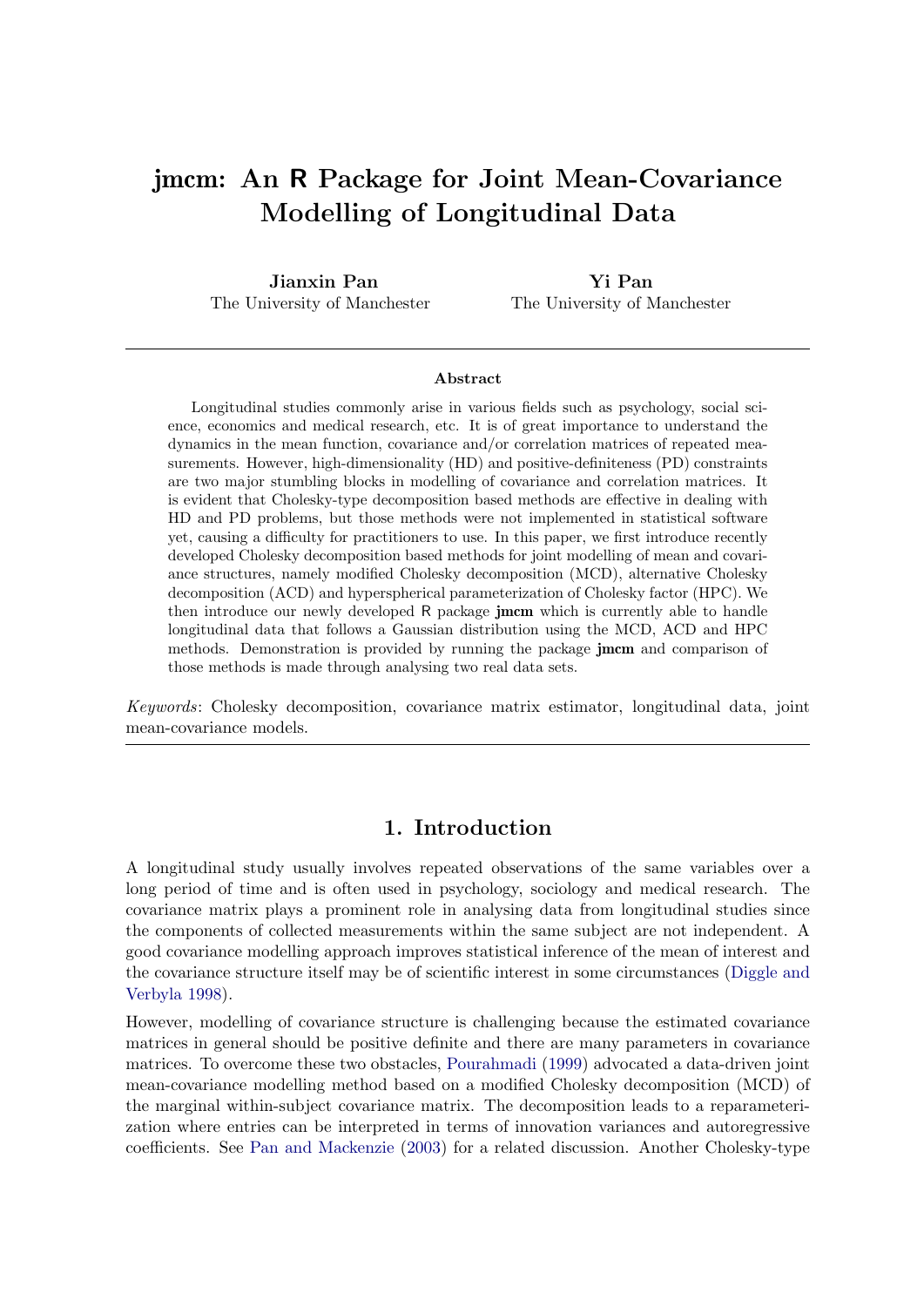decomposition (ACD) proposed by [Chen and Dunson](#page-24-1) [\(2003\)](#page-24-1) can be understood as modelling certain innovation variances and moving average parameters, and the method is compared with MCD in details by [Pourahmadi](#page-25-2) [\(2007\)](#page-25-2). These two Cholesky-type approaches demonstrate parsimonious and effective strategies, but their corresponding variance functions cannot be directly interpreted as those of the repeated observations. Therefore additional efforts are needed for interpreting the variance and covariance functions. More recently, [Zhang, Leng,](#page-26-0) [and Tang](#page-26-0) [\(2015\)](#page-26-0) considered a regression approach based on the standard Cholesky decomposition of the correlation matrix and the hyperspherical parameterization (HPC) of its Cholesky factor, of which parameters are directly interpretable with respect to variance and correlation. A brief review of these approaches is presented in the following sections. Note this paper is not an exhaustive survey, and many other covariance structure modelling methods are also commonly used in the literature, see [Fan, Liao, and Liu](#page-24-2) [\(2016\)](#page-24-2) for a more general overview on the estimation of large covariance and precision matrices.

Software for analysis of longitudinal data by some conventional approaches has been implemented in R (R [Core Team](#page-25-3) [2015\)](#page-25-3) environment for many years. For instance, several packages provide functions for determining maximum likelihood estimates of the parameters in linear mixed-effect model (LMM) that incorporates both fixed effects and random effects in the linear predictor, such as the lme function in package nlme [\(Pinheiro, Bates, DebRoy, Sarkar,](#page-25-4) and R [Core Team](#page-25-4) [2015\)](#page-25-4) and the lmer function in package lme4 (Bates, Mächler, Bolker, and [Walker](#page-24-3) [2015\)](#page-24-3). Similar commercial statistical programs are also available for LMM such as PROC MIXED in SAS (SAS [Institute Inc.](#page-26-1) [2013\)](#page-26-1), MIXED in SPSS ([SPSS](#page-26-2) Inc. [2015\)](#page-26-2) and fitlme in MATLAB [\(The MathWorks Inc.](#page-26-3) [2015\)](#page-26-3). The method of generalized estimating equation (GEE) [\(Liang and Zeger](#page-25-5) [1986\)](#page-25-5) is widely used as it focuses on models for the mean of the correlated observations without fully specifying the joint distribution of the responses. Several implementations of GEE are available through package gee [\(Carey, Lumley, and Ripley](#page-24-4) [2015\)](#page-24-4) and geepack [\(Halekoh, Højsgaard, and Yan](#page-24-5) [2006\)](#page-24-5). Gaussian copula model provides a flexible general framework for marginal regression analysis of continuous, discrete and categorical responses, and is available through package  $gcmr$  [\(Masarotto, Varin](#page-25-6) *et al.* [2012\)](#page-25-6). However all of these procedures are based on specific model assumptions like existence of an expectation or homogeneous variances and are not intuitive for a joint mean-covariance modelling framework. In this paper we focus on the joint mean-covariance modelling for both balanced and unbalanced longitudinal data, and we present a user friendly R package **jmcm** (freely available from CRAN at <http://CRAN.R-project.org/package=jmcm>) that can be used to handle such joint models. For efficiency, the core part of package **jmcm** is implemented in compiled  $C_{++}$  code using  $\mathbb{R}$ cpp (Eddelbuettel and François [2011;](#page-24-6) [Eddelbuettel](#page-24-7) [2013\)](#page-24-7) and RcppArmadillo [\(Eddelbuettel and Sanderson](#page-24-8) [2014\)](#page-24-8) for numerical linear algebra. All the implemented R functions are well documented with some examples. The main objective of this paper is to introduce the joint mean-covariance modelling approaches in package **jmcm** to a wide audiences of statisticians and practitioners who need to analyze longitudinal data.

The rest of the paper is organized as follows. In Section 2 we present the joint mean-covariance modelling methods, and discuss different choices for modelling strategies of covariance structure mentioned above. Furthermore, we consider the maximum likelihood estimations for each type of the models, with particular emphasize on numerical optimization techniques. Section 3 provides detailed implementation of the methods introduced in Section 2 using the package jmcm and gives a brief illustration of the computational tools and Section 4 concludes the paper with further discussions.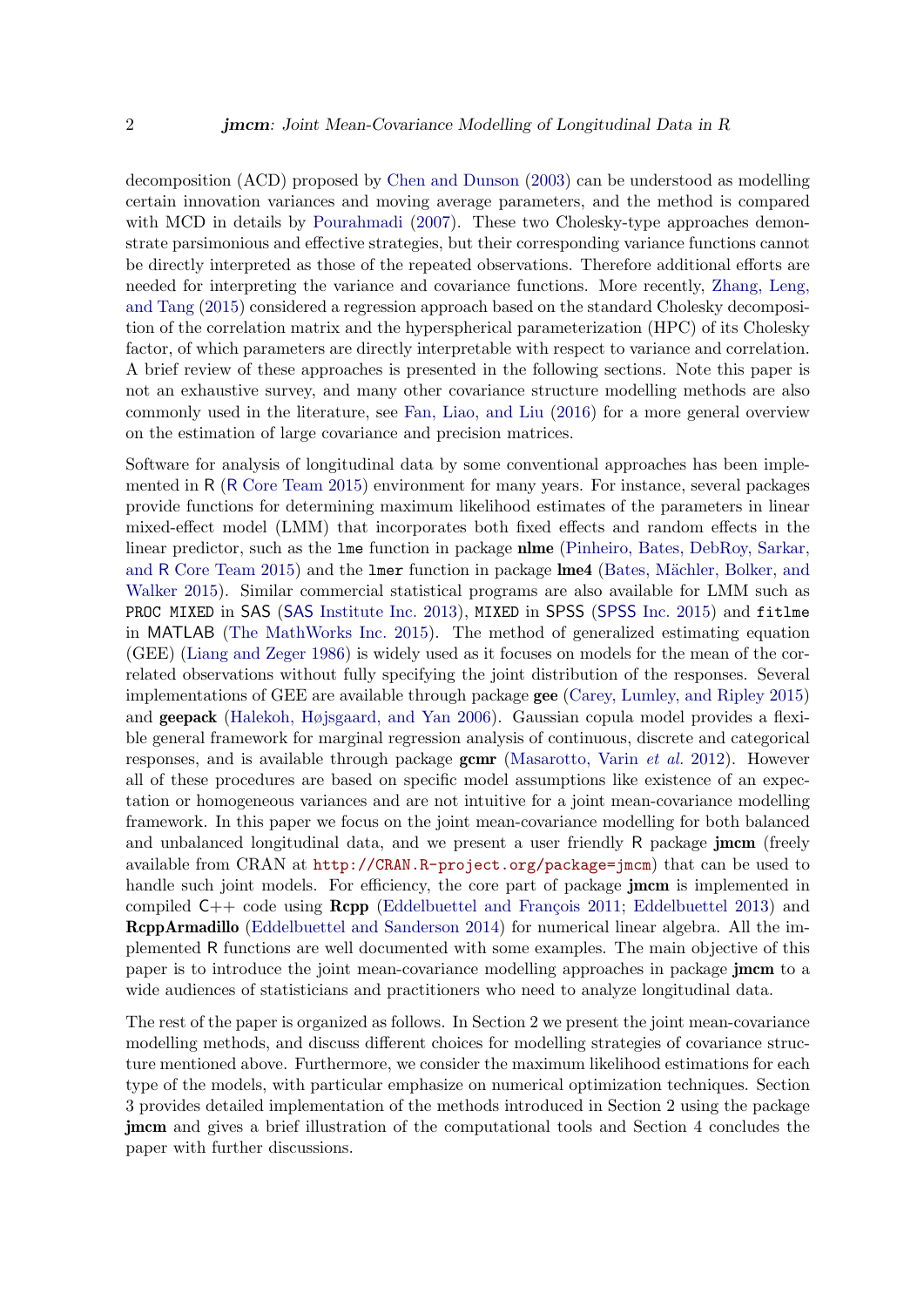# 2. Joint mean-covariance modelling framework

#### <span id="page-2-0"></span>2.1. Joint mean-covariance models

Denote longitudinal measurements by  $y_i = (y_{i1}, y_{i2}, \dots, y_{im_i})^\top$   $(i = 1, 2, \dots, n)$  that are collected from *n* subjects and measured at times points  $t_i = (t_{i1}, t_{i2}, \cdots, t_{im_i})^\top$ . Here we assume the number of measurements  $m_i$  and time  $t_i$  are subject specific, so that unbalanced longitudinal data sets with observations taken at irregular time points can be modelled.

The basic linear model used in joint mean-covariance modelling frame work of longitudinal data analysis can be described by the distribution of a vector-valued random response variable  $y_i$ , which is assumed to be multivariate normal,

$$
y_i \sim N_{m_i}(\mu_i, \Sigma_i)
$$

where  $\mu_i = (\mu_{i1}, \mu_{i2}, \cdots, \mu_{im_i})^\top$  is an  $m_i \times 1$  vector and  $\Sigma_i$  is an  $m_i \times m_i$  within-subject covariance matrix. The mean  $\mu_i$  of  $y_i$  is usually modelled by a linear regression,

$$
\mu_i = X_i \beta \tag{1}
$$

where  $X_i$  denotes an  $m_i \times (p+1)$  model matrix with an intercept on the first column followed by covariates of the *i*th subject,  $\beta$  is a  $(p+1) \times 1$  regression coefficient vector. The subjectspecific within-subject covariance matrix,  $\Sigma_i$ , may be modelled similarly based on different decomposition approaches, and will be discussed in detail in the following sections.

Estimates of the joint mean-covariance model parameters  $\theta$ , including  $\theta_1 = \beta$  in the mean model and other unspecified parameters  $\theta_2$  in the covariance matrices, can be obtained by Maximum Likelihood (ML estimation). In particular, a maximum likelihood estimator (MLE) of the unknown parameter vector is defined as any solution  $\hat{\theta}_n$  of:

$$
\hat{\theta}_n = \arg\min_{\theta \in \Theta} \{-2l(\theta)\}\tag{2}
$$

<span id="page-2-1"></span>where

$$
-2l(\theta) = \sum_{i=1}^{n} \log |\Sigma_i| + \sum_{i=1}^{n} (y_i - \mu_i(\theta_1))^{\top} \Sigma_i^{-1}(\theta_2) (y_i - \mu_i(\theta_1))
$$
(3)

is the minus twice of the log-likelihood function without the constant term. Note that it is the form of the log-likelihood function that is implemented by default in the package, though value of the full log-likelihood including the constant term can be easily obtained by setting a specific option before the model fitting. After obtaining the score functions  $U(\theta) = (U(\theta_1)^{\top}, U(\theta_2)^{\top})^{\top}$  based on  $f(\theta) = -2l(\theta)$  by direct calculations, we then estimate  $\theta$  via the iterative quasi-Newton method (BFGS) that solves the score equations. More specifically, we apply the following quasi-Newton algorithm.

1. Select an initial value  $\theta^{(0)} = ((\theta_1^{(0)})$  $(\begin{smallmatrix} 0 \ 1 \end{smallmatrix})^\top, (\theta_2^{(0)})$  $\sum_{i=1}^{(0)}$ <sup> $\top$ </sup>)<sup> $\top$ </sup>. Set the superscript  $k = 0$  for iteration number. A convenient initial value for  $\theta_1^{(0)} = \beta^{(0)}$  is its ordinary least-squares estimates,  $\beta^{(0)} = (\sum_{i=1}^n X_i^{\top} X_i)^{-1} (\sum_{i=1}^n X_i^{\top} y_i)$  while the initial value for  $\theta_2^0$  is set to form a diagonal covariance matrix, and will be discussed in details respectively with the choice of covariance structure models later.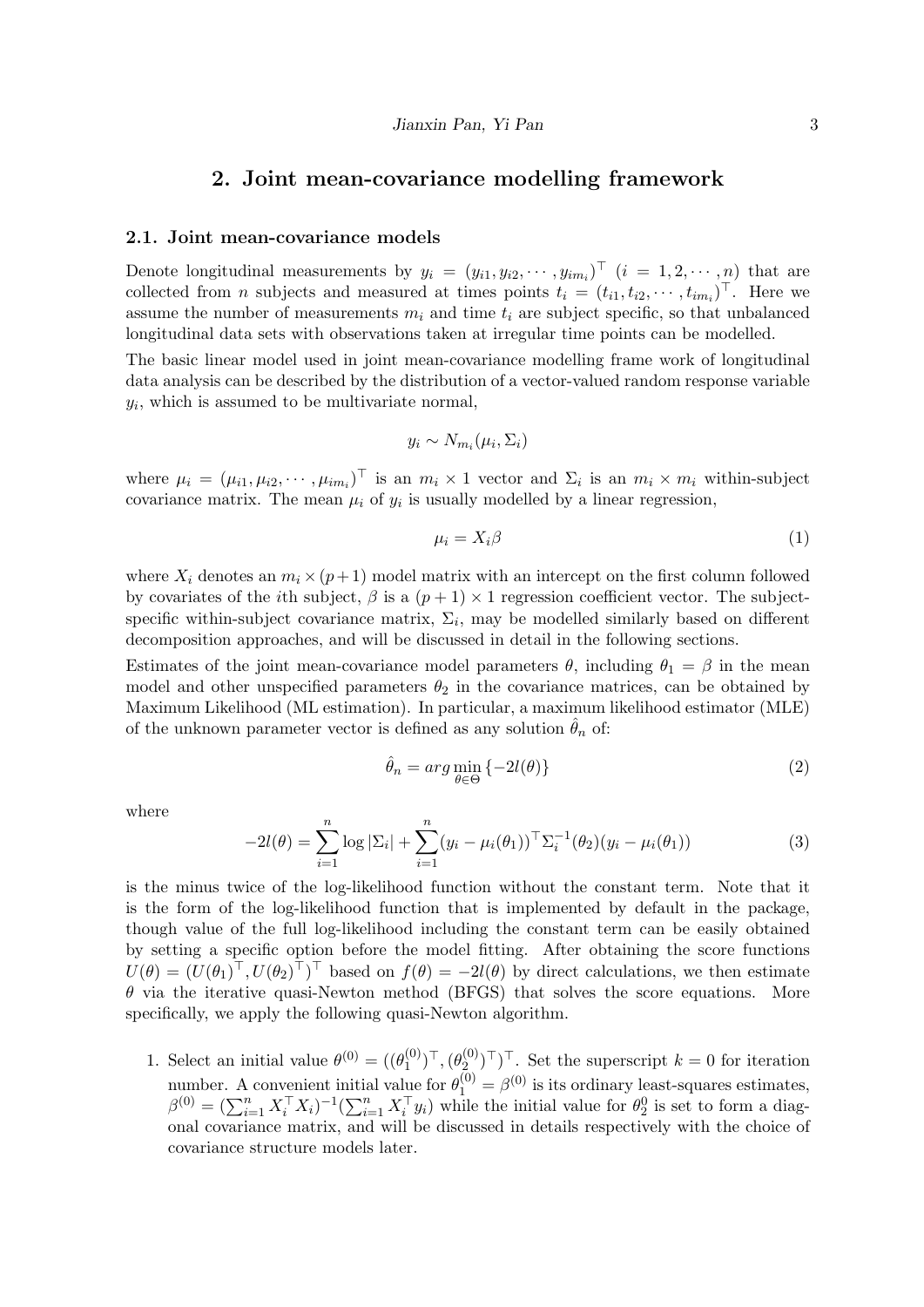- 2. Initialize score function  $U^0 = U(\theta^0)$  and the inverse Hessian  $H^0$  as identity matrix.
- 3. Update search direction (Newton step) and compute step size  $\tilde{\lambda}$  by performing an approximate line minimization

$$
p^{(k)} = -H^{(k)}U^{(k)}, \quad \tilde{\lambda} = \arg\min_{0 < \tilde{\lambda} \le 1} f(\theta^{(k)} + \tilde{\lambda}p^{(k)}). \tag{4}
$$

4. Update  $\theta$  as

$$
\theta^{(k+1)} = \theta^{(k)} + \tilde{\lambda}p^{(k)}\tag{5}
$$

and then the new gradient

$$
U^{(k+1)} = U(\theta^{(k+1)}).
$$
\n(6)

5. Compute the difference  $\theta^{(k+1)} - \theta^{(k)}$  and  $U^{(k+1)} - U^{(k)}$  and update the inverse Hessian with the BFGS updating formula

$$
H_{i+1} = H_i + \frac{(\theta^{(k+1)} - \theta^{(k)})(\theta^{(k+1)} - \theta^{(k)})^\top}{(\theta^{(k+1)} - \theta^{(k)})^\top (U^{(k+1)} - U^{(k)})} - \frac{[H^{(k)}(U^{(k+1)} - U^{(k)})][H^{(k)}(U^{(k+1)} - U^{(k)})]^\top}{(U^{(k+1)} - U^{(k)})^\top H^{(k)}(U^{(k+1)} - U^{(k)})} + (U^{(k+1)} - U^{(k)})^\top H^{(k)}(U^{(k+1)} - U^{(k)})uu^\top
$$
\n(7)

where  $u$  is defined as the following vector

$$
u \equiv \frac{(\theta^{(k+1)} - \theta^{(k)})}{(\theta^{(k+1)} - \theta^{(k)})^{\top} (U^{(k+1)} - U^{(k)})} - \frac{H^{(k)}(U^{(k+1)} - U^{(k)})}{(U^{(k+1)} - U^{(k)})^{\top} H^{(k)}(U^{(k+1)} - U^{(k)})}.
$$
(8)

6. Set  $k = k + 1$  and repeat steps 3 to 5 until a pre-specified criterion is met.

See [Press, Teukolsky, Vetterling, and Flannery](#page-25-7) [\(2007\)](#page-25-7) for a more detailed discussion of BFGS optimization algorithm with line-search and its implementations. Note that currently only BFGS algorithm is implemented in the package since it proves to be one of the best quasi-Newton methods for solving smooth unconstrained optimization problem and works very well in our problem. Other quasi-Newton algorithms will also be implemented as alternatives in the future. In practice, we find the estimates of parameters  $\theta$  of the joint mean-covariance model can be further improved by solving the parameters one by one with other parameters fixed in the optimization, and will be discussed in more detail in the following sections.

### 2.2. Modified Cholesky decomposition (MCD)

The two major obstacles in modelling covariance matrices are high-dimensionality (HD) and positive-definiteness (PD). The HD problem usually alleviated from regressions analysis with a large number of covariates and the PD problem can be removed by infusing regression-based ideas into Cholesky decomposition [\(Pourahmadi](#page-25-8) [2013\)](#page-25-8). The standard Cholesky decomposition of an  $m_i \times m_i$  positive definite covariance matrix is of the following form

$$
\Sigma_i = C_i C_i^\top \tag{9}
$$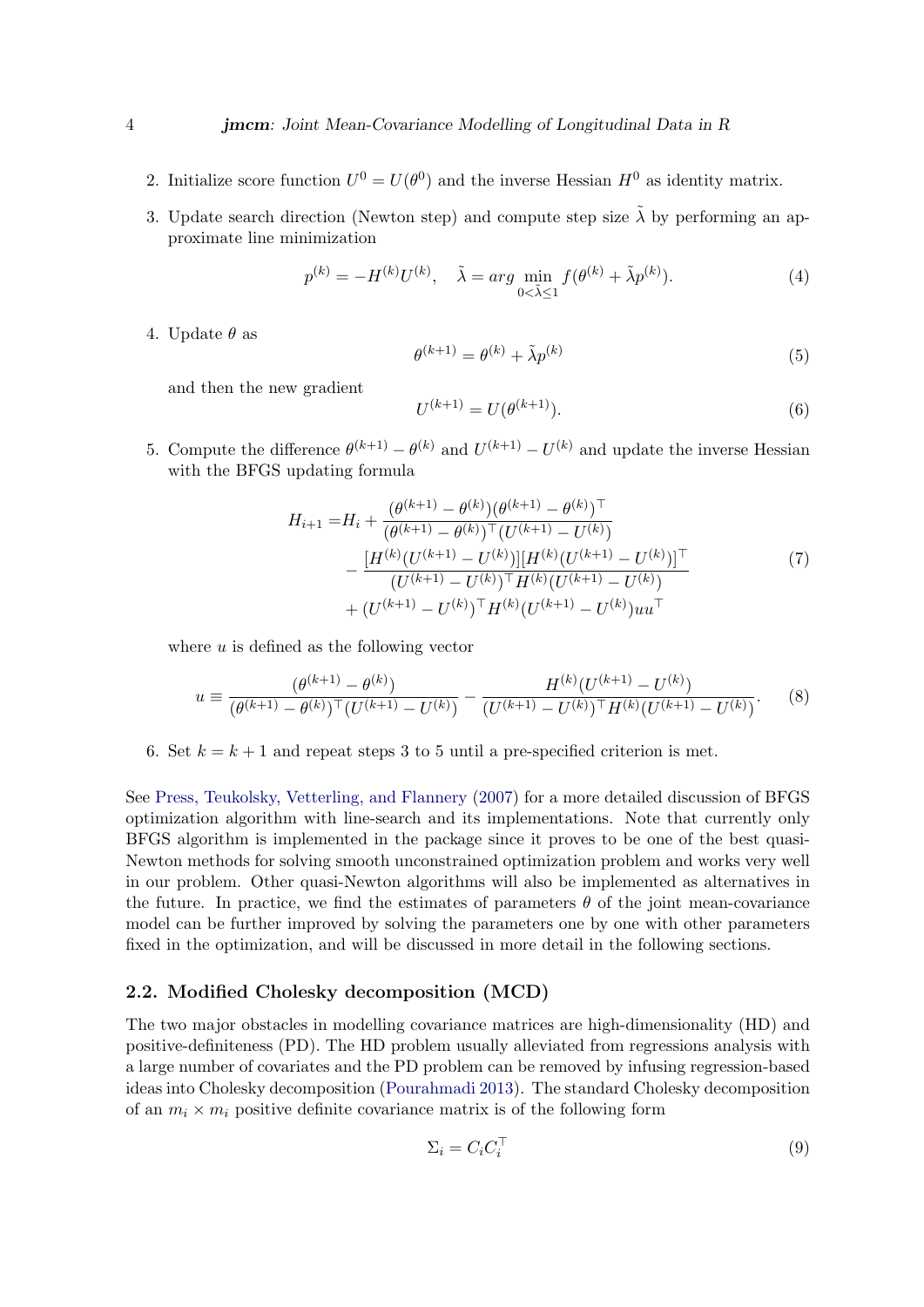where  $C_i = (c_{ijk})$  is a lower triangular matrix with positive diagonal elements and its entries are difficult to interpret [\(Pinheiro and Bates](#page-25-9) [1996\)](#page-25-9). We will find that the task of statistical interpretation can be much easier by reducing  $C_i$  to unit lower triangular matrices by postand pre-multiply the inverse of  $D_i = diag(c_{i11}, c_{i22}, \cdots, c_{im_i m_i}).$ 

#### Defining modified Cholesky decomposition (MCD)

The first case, post-multiplying  $C_i$  by the inverse of  $D_i$ , leads to the modified Cholesky decomposition (MCD) and keeps  $D_i$  inside [\(Zhang and Leng](#page-26-4) [2012\)](#page-26-4),

$$
\Sigma_i = (C_i D_i^{-1})(D_i D_i)(D_i^{-1} C_i^{\top}) = L_i D_i^2 L_i^{\top}
$$
\n(10)

or in another more commonly used form [\(Pourahmadi](#page-25-0) [1999\)](#page-25-0),

$$
T_i \Sigma_i T_i^\top = D_i^2 \tag{11}
$$

where  $T_i = L_i^{-1}$  and  $L_i = C_i D_i^{-1}$  can be considered as a standardised version of  $C_i$ , dividing each column by its corresponding diagonal entry [\(Maadooliat, Pourahmadi, and Huang](#page-25-10) [2013\)](#page-25-10). The below-diagonal entries of  $T_i$  are the negatives of the so-called generalized autoregressive parameters (GARPs),  $\phi_{ijk}$ , in

<span id="page-4-0"></span>
$$
y_{ij} = \mu_{ij} + \sum_{k=1}^{j-1} \phi_{ijk} (y_{ik} - \mu_{ik}) + \epsilon_{ij}
$$
 (12)

the AR model for the actual measurements on subject *i*. The diagonal entries of  $D_i^2$  are the innovation variance  $\sigma_{ij}^2 = Var(\epsilon_{ij})$ , see [Pourahmadi](#page-25-0) [\(1999\)](#page-25-0) for the details. It is helpful to invert Equation [12](#page-4-0) by using  $y_{i1} = \epsilon_{i1}$  and repeating substitution for  $y_{it}$  in terms of  $\epsilon_{it}$  to obtain

$$
y_{ij} - \mu_{ij} = \epsilon_{ij} + \sum_{k=1}^{j-1} \tilde{\phi}_{ijk} \epsilon_{ik} \quad (j = 2, \cdots, m_i)
$$
 (13)

where the matrix form reveals  $L_i = (\phi_{ijk})$  so that its entries on the jth row can be interpreted as regression parameters when  $y_{ij}$  is regressed on the present and past innovations  $\epsilon_{ij}, \epsilon_{i(j-1)}, \cdots, \epsilon_{i1}$ . Then we can prove

$$
COV(y_{is}, y_{it}) = \sum_{k=1}^{\min(s,t)} \tilde{\phi}_{isk} \tilde{\phi}_{itk} \sigma_{ik}^2
$$
 (14)

by setting  $\tilde{\phi}_{ijj} = 1$  and  $\tilde{\phi}_{ijk} = 0$  for  $j < k$  and  $1 \leq s, t \leq m_i$ . Thus, the correlation coefficient between  $y_{is}$  and  $y_{it}$  depends on both the  $\tilde{\phi}_{ijk}$ 's and the  $\sigma_{ij}^2$ 's.

#### Maximum likelihood estimation of MCD

Using the idea of linear models and employing covariates as in [Pan and Mackenzie](#page-25-1) [\(2003\)](#page-25-1), the unconstrained parameters  $\zeta_{ij} \equiv \log \sigma_{ij}^2$  and  $\phi_{ijk}$  are modelled as

<span id="page-4-1"></span>
$$
\zeta_{ij} = z_{ij}^{\top} \lambda, \quad \phi_{ijk} = w_{ijk}^{\top} \gamma \tag{15}
$$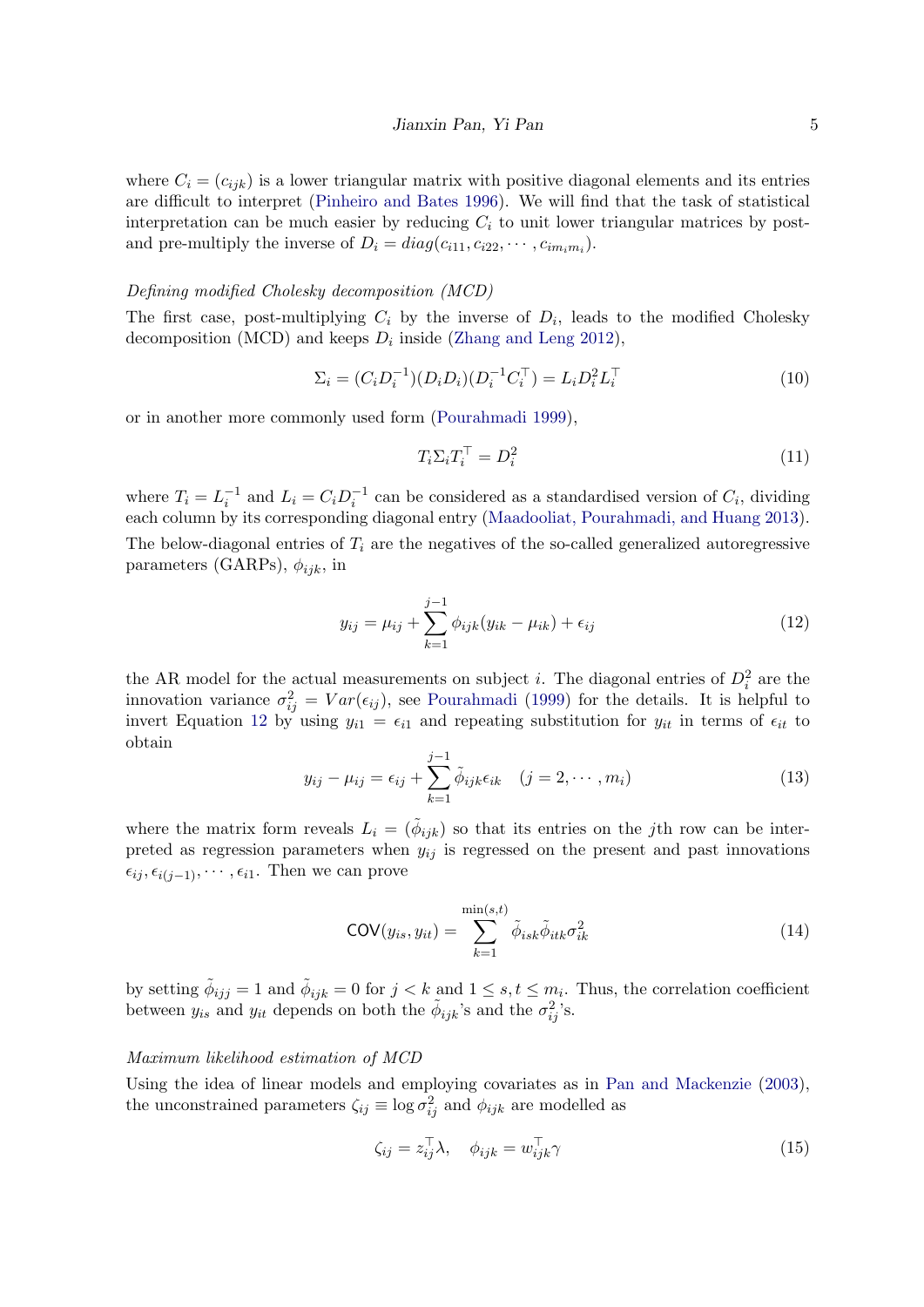where  $z_{ij}$  and  $w_{ijk}$  are  $(d+1) \times 1$  and  $(q+1) \times 1$  vectors of covariates,  $\lambda = (\lambda_0, \lambda_1, \dots, \lambda_d)^\top$  and  $\gamma = (\gamma_0, \gamma_1, \cdots, \gamma_q)^\top$  are unknown parameters for the innovation variances and autoregressive coefficients, respectively.

<span id="page-5-0"></span>Under model in  $(15)$ , the minus twice log-likelihood function, except for a constant, is given by

$$
-2l = \sum_{i=1}^{n} \log |T_i^{-1} D_i^2 T_i^{-\top}| + \sum_{i=1}^{n} r_i^{\top} T_i^{\top} D_i^{-2} T_i r_i
$$
 (16)

where  $r_{ij} = y_{ij} - x_{ij}^{\top} \beta$  is the jth element of  $r_i = y_i - X_i \beta$ , the vector of residuals for ith subject.

The maximum likelihood estimating equations for  $\beta$ ,  $\lambda$  and  $\gamma$  become

<span id="page-5-1"></span>
$$
\begin{cases}\nU_1(\beta) = \sum_{i=1}^n X_i^\top \Sigma_i^{-1} (y_i - X_i \beta) \\
U_2(\lambda) = \frac{1}{2} \sum_{i=1}^n Z_i^\top (D_i^{-2} e_i - 1_{m_i}) \\
U_3(\gamma) = \sum_{i=1}^n G_i^\top D_i^{-2} (r_i - G_i \gamma)\n\end{cases} \tag{17}
$$

where the matrix  $G_i$ , of order  $m_i \times (q+1)$ , has typical row  $g_{ij}^{\top} = \sum_{k=1}^{j-1} r_{ik} w_{ijk}^{\top}$ . Also,  $Z_i =$  $(z_{i1}^{\top}, z_{i2}^{\top}, \cdots, z_{im_i}^{\top})^{\top}$ ,  $e_i = (e_{i1}, e_{i2}, \cdots, e_{im_i})^{\top}$  with  $e_{ij} = (r_{ij} - \hat{r}_{ij})^2$  and  $\hat{r}_{ij} = \sum_{k=1}^{j-1} \phi_{ijk} r_{ik}$ , are the  $m_i \times (d+1)$  matrix of covariates and the  $m_i \times 1$  vector of squared fitted residuals respectively, and  $1_{m_i}$  is the  $m_i \times 1$  vector of 1's.

The initial guess  $\beta^{(0)}$  can be set by employing a simple linear regression:

 $R > \text{l m.obj} \leq \text{l m}(Y \text{ X } - 1)$  $R$ > bta $0$  <- coef(lm.obj)

After we exact residuals from the linear model, the starting value  $\lambda^{(0)}$  is obtained by fitting its linear regression model in [\(15\)](#page-4-1) while  $\gamma^{(0)}$  is simply assumed to be a vector of 0's so that  $T_i$  is constructed as an identity matrix :

```
R> resid(lm.obj) -> resR > lmd0 <- coef(lm(log(res \hat{ } 2) \hat{ } Z - 1))
R > gma0 < - rep(0, lgma)
```
We then estimate  $\theta$  by minimizing expression in [\(16\)](#page-5-0) via the iterative quasi-Newton algorithm, as explained in Section [2.1,](#page-2-0) after substitution of  $U(\theta)$  by  $(-2U_1(\beta)^{\top}, -2U_2(\lambda)^{\top}, -2U_3(\gamma)^{\top})^{\top}$ . Since the solutions satisfy Equation [17](#page-5-1) and the parameters  $\beta$ ,  $\lambda$ ,  $\gamma$  are asymptotically independent [\(Ye and Pan](#page-26-5) [2006\)](#page-26-5), the three parameters can also be sequentially solved one by one with other parameters kept fixed. More specifically, we apply the following algorithm.

1. Initialize the parameters as  $\theta^{(0)} = ((\beta^{(0)})^{\top}, (\lambda^{(0)})^{\top}, (\gamma^{(0)})^{\top})^{\top}$ . Set  $k = 0$ .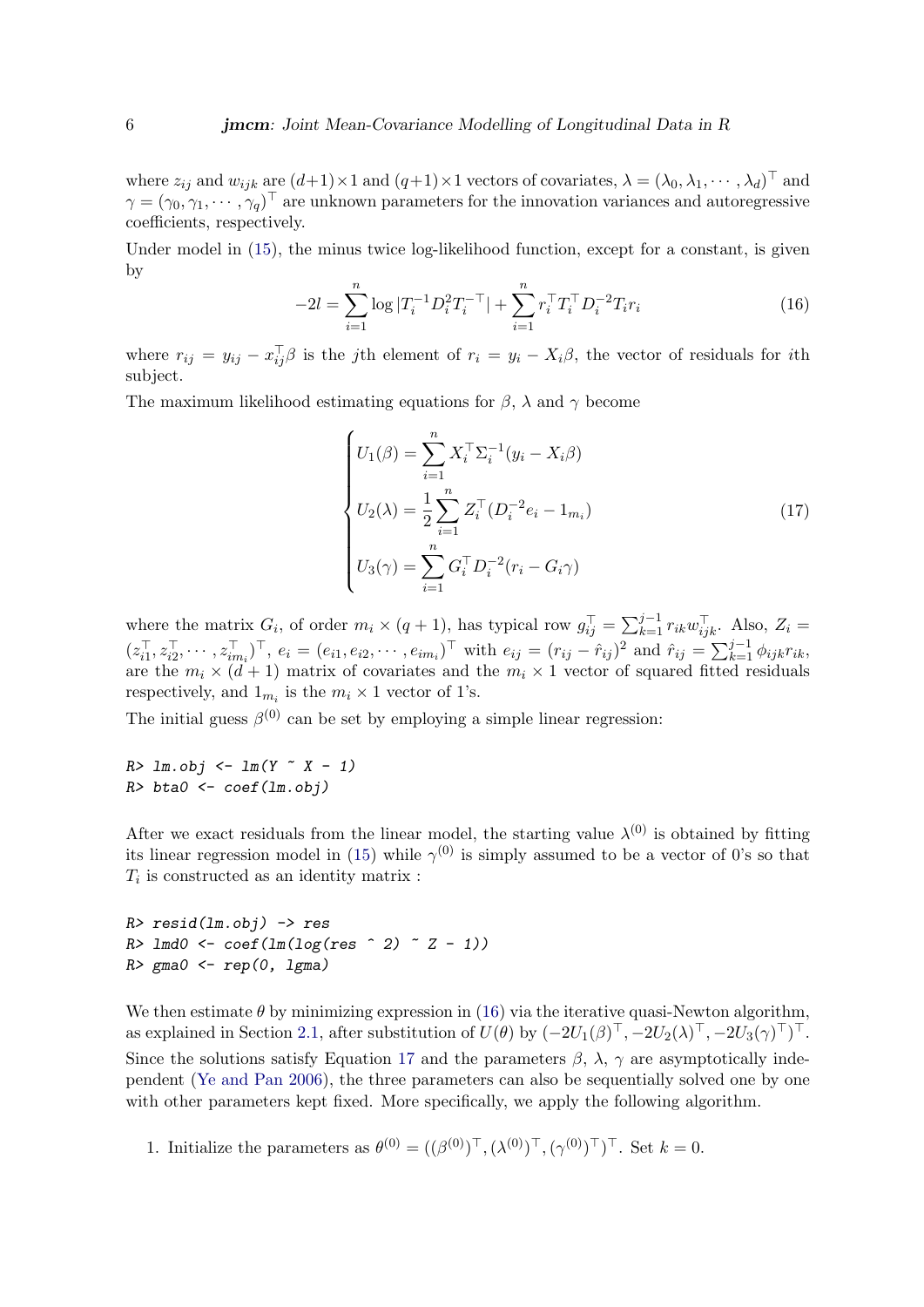2. Compute  $\Sigma_i$  by using  $\lambda^{(k)}$  and  $\gamma^{(k)}$ . Update  $\beta$  as

$$
\beta = (\sum_{i=1}^{n} X_i^{\top} \Sigma_i^{-1} X_i)^{-1} \sum_{i=1}^{n} X_i^{\top} \Sigma_i^{-1} y_i.
$$

- 3. Given  $\beta = \beta^{(k+1)}$  and  $\gamma = \gamma^{(k)}$ , update  $\lambda$  via the iterative quasi-Newton algorithm after substitution of  $f(\theta) = -2l(\theta)$  by  $f(\lambda)$  and  $U(\theta)$  by  $-2U_2(\lambda)$  since there is no explicit form for the solution of  $\lambda$ .
- 4. Given  $\beta = \beta^{(k+1)}$  and  $\lambda = \lambda^{(k+1)}$ , update  $\gamma$  as

$$
\gamma = (\sum_{i=1}^n G_i^\top D_i^{-2} G_i)^{-1} \sum_{i=1}^n G_i^\top D_i^{-2} r_i.
$$

5. Update search direction as

$$
p^{(k)} = \theta^{(k+1)} - \theta^{(k)},
$$

Compute step size  $\tilde{\lambda}$  by performing an approximate line minimization

$$
\tilde{\lambda} = arg \min_{0 < \tilde{\lambda} \le 1} f(\theta^{(k)} + \tilde{\lambda} p^{(k)}).
$$

6. Update  $\theta^{(k+1)}$  again as

$$
\theta^{(k+1)} = \theta^{(k)} + \tilde{\lambda}p^{(k)}.
$$

7. Set  $k = k + 1$  and repeat steps 2 to 6 until a pre-specified criterion is met.

## 2.3. Alternative Cholesky decomposition (ACD)

### Defining alternative Cholesky decomposition (ACD)

The second case, pre-multiplying  $C_i$  by the inverse of  $D_i$ , leads to alternative Cholesky de-composition (ACD) [\(Chen and Dunson](#page-24-1) [2003\)](#page-24-1) and keeps  $D_i$  outside,

$$
\Sigma_i = D_i (D_i^{-1} C_i) (C_i^\top D_i^{-1}) D_i = D_i \tilde{L}_i \tilde{L}_i^\top D_i
$$

where  $\tilde{L}_i = D_i^{-1} C_i$  is obtained from a slightly different standardised  $C_i$ , dividing each row by its corresponding diagonal entry [\(Maadooliat](#page-25-10) et al. [2013\)](#page-25-10).

For statistical interpretation of the below-diagonal entries of  $\tilde{L}_i$ , it is clear that  $D_i^{-1}(y_i-\mu_i)$  has  $\tilde{L}_i \tilde{L}_i^{\top}$  as the standard Cholesky decomposition of its covariance matrix and  $\epsilon_i = (D_i \tilde{L}_i)^{-1} (y_i (\mu_i)$ , its vector of innovations, has  $COV(\epsilon_i) = I_{m_i}$ . Thus, with  $\tilde{L}_i = (\tilde{\phi}_{ijk})$ ,  $D_i = (\sigma_{ij})$  and from  $D_i^{-1}(y_i - \mu_i) = \tilde{L}_i \epsilon_i$  we obtain variable-order, MA representation for the standardized  $(y_{ij} - \mu_{ij})/\sigma_{ij}$  as

$$
(y_{ij} - \mu_{ij})/\sigma_{ij} = \epsilon_{ij} + \sum_{k=1}^{j-1} \tilde{\phi}_{ijk}\epsilon_{ik}
$$
\n(18)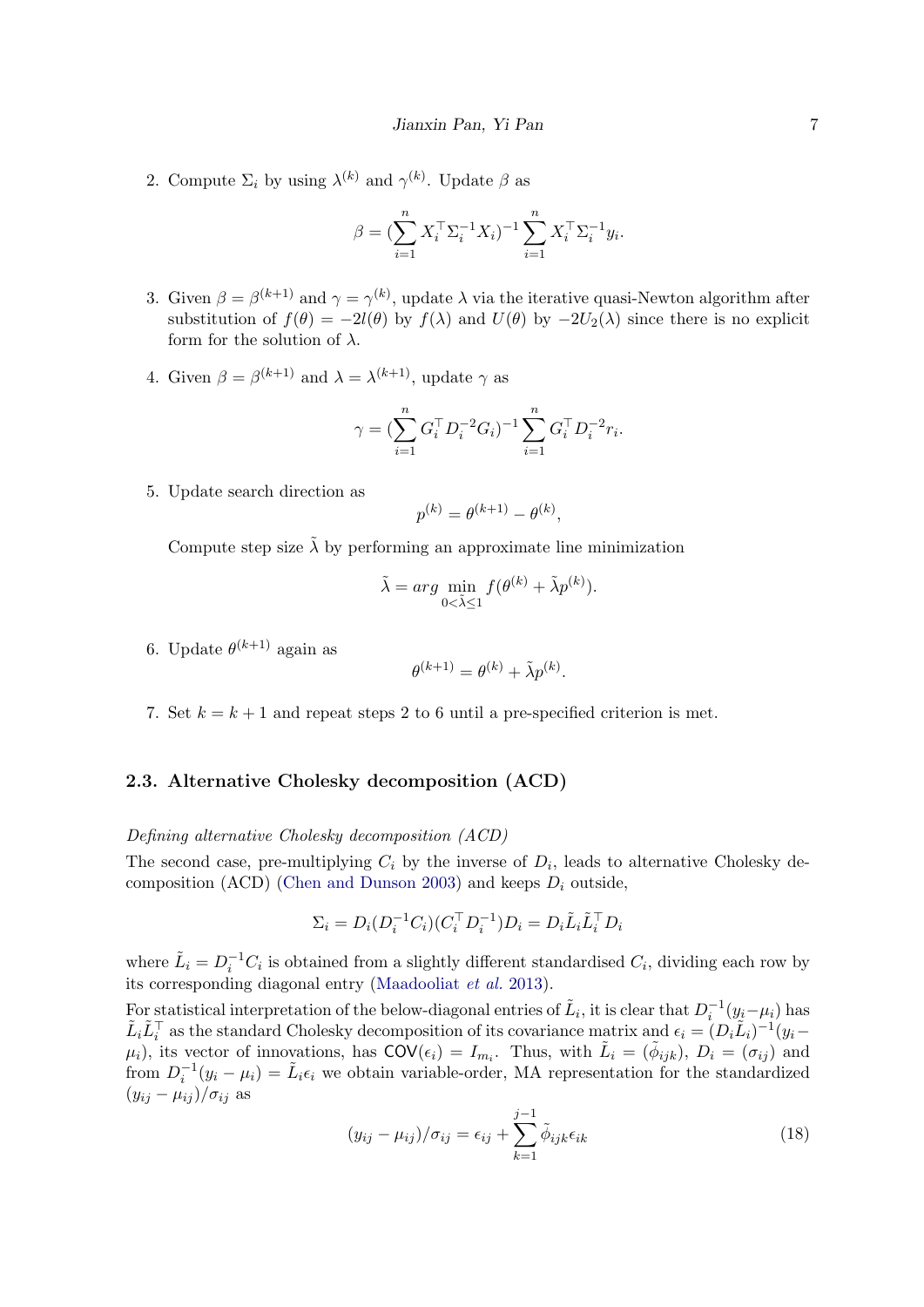Then we can prove

$$
COV(y_{is}, y_{it}) = \sigma_{is}\sigma_{it} \sum_{k=1}^{\min(s,t)} \tilde{\phi}_{itk}\tilde{\phi}_{isk}
$$
 (19)

for any  $1 \leq s, t \leq m_i$ , so that the correlation coefficient between  $y_{is}$  and  $y_{it}$  given by

$$
CORR(y_{is}, y_{it}) = \frac{\sum_{k=1}^{\min(s,t)} \tilde{\phi}_{itk} \tilde{\phi}_{isk}}{\sqrt{(\sum_{k=1}^s \tilde{\phi}_{isk}^2 \sum_{k=1}^t \tilde{\phi}_{itk}^2)}}
$$
(20)

is determined solely by  $\tilde{\phi}_{ijk}$ 's.

#### Maximum likelihood estimation of ACD

Following the similar approach in [Pan and Mackenzie](#page-25-1) [\(2003\)](#page-25-1), the log-innovation variance  $\zeta_{ij} = \log \sigma_{ij}^2$  and moving average parameters  $\tilde{\phi}_{ijk}$  in ACD are modelled as

<span id="page-7-0"></span>
$$
\zeta_{ij} = z_{ij}^{\top} \lambda, \quad \tilde{\phi}_{ijk} = v_{ijk}^{\top} \gamma \tag{21}
$$

where  $z_{ij}$  and  $v_{ijk}$  are  $(d+1) \times 1$  and  $(q+1) \times 1$  vectors of covariates,  $\lambda = (\lambda_0, \lambda_1, \cdots, \lambda_d)^\top$ and  $\gamma = (\gamma_0, \gamma_1, \cdots, \gamma_q)^\top$  are unknown parameters for the innovation variances and moving average regression coefficients, respectively.

<span id="page-7-1"></span>Under model in [\(21\)](#page-7-0), the minus twice log-likelihood function, except for a constant, is given by

$$
-2l = \sum_{i=1}^{n} \log |D_i \tilde{L}_i \tilde{L}_i^{\top} D_i| + \sum_{i=1}^{n} r_i^{\top} D_i^{-1} \tilde{L}_i^{-1} \tilde{L}_i^{-1} D_i^{-1} r_i
$$
\n(22)

where  $r_{ij} = y_{ij} - x_{ij}^{\top} \beta$  is the jth element of  $r_i = y_i - X_i \beta$ , the vector of residuals for ith subject.

The score functions can be obtained and simplified as

<span id="page-7-2"></span>
$$
\begin{cases}\nU_1(\beta) = \sum_{i=1}^n X_i^\top \Sigma_i^{-1} (y_i - X_i \beta) \\
U_2(\lambda) = \frac{1}{2} \sum_{i=1}^n Z_i^\top (h_i - 1_{m_i}) \\
U_3(\gamma) = \sum_{i=1}^n (\epsilon_i^\top \otimes I_{m_i}) \frac{\partial \tilde{L}_i^\top}{\partial \gamma} \tilde{L}_i^{-\top} \epsilon_i\n\end{cases}
$$
\n(23)

where  $Z_i = (z_{i1}^\top, z_{i2}^\top, \cdots, z_{im_i}^\top)^\top$ ,  $h_i = diag(\tilde{L}_i^{-1}D_i^{-1}r_i r_i^\top D_i^{-1})$ ,  $\epsilon_i = (\epsilon_{i1}, \cdots, \epsilon_{im_i})^\top = \tilde{L}_i^{-1}D_i^{-1}r_i$ , thus  $\epsilon_{i1}, \cdots, \epsilon_{im_i}$  are independent standard normal random variables, and  $I_{m_i}$  is an  $m_i \times m_i$ identity matrix.

Since covariance structure of MCD and ACD are quite close, the initial guess of parameters  $β^{(0)}$ ,  $λ^{(0)}$  and  $γ^{(0)}$  in ACD can be obtained using the same approach described in initial parameter setting of MCD:

 $R > lm.obj \leftarrow lm(Y \sim X - 1)$  $R$ > bta $0$  <- coef(lm.obj)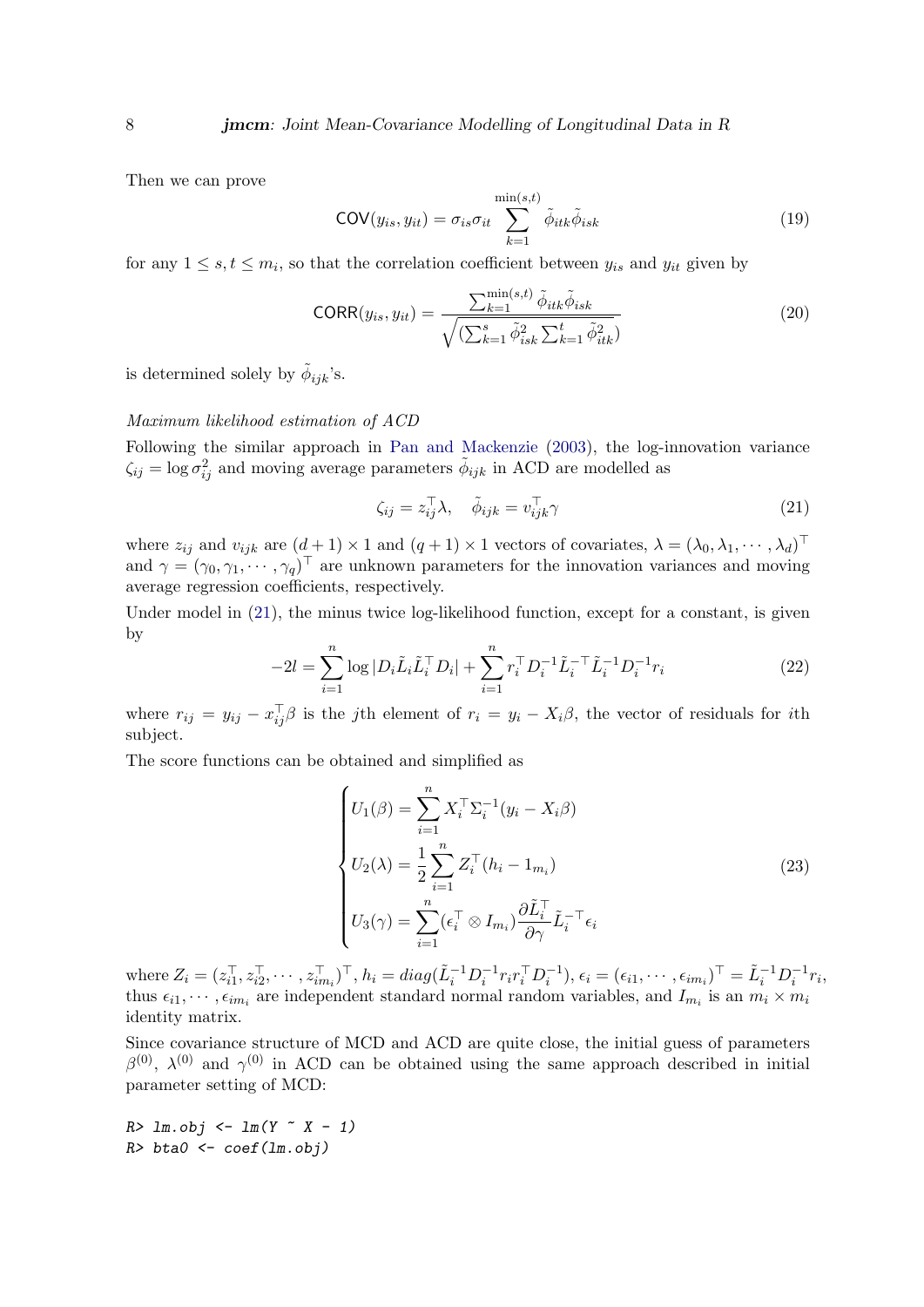```
R> resid(lm.obj) -> res
R > 1md0 \leq coef(ln(log(res \cap 2) \cap Z - 1))
R > gma0 < - rep(0, lgma)
```
We then estimate  $\theta$  by minimizing expression in [\(22\)](#page-7-1) via the iterative quasi-Newton algorithm, as explained in Section [2.1,](#page-2-0) after substitution of  $U(\theta)$  by  $(-2U_1(\beta)^{\top}, -2U_2(\lambda)^{\top}, -2U_3(\gamma)^{\top})^{\top}$ . Since the solutions satisfy Equation [23](#page-7-2) and the parameters  $\lambda$  and  $\gamma$  are not asymptotically orthogonal [\(Maadooliat](#page-25-10) *et al.* [2013\)](#page-25-10), the three parameters can be split into two groups,  $\theta_1 = \beta$ and  $\theta_2 = (\lambda^\top, \gamma^\top)^\top$  and can be sequentially solved one by one with other parameter kept fixed. More specifically, we apply the following algorithm.

- 1. Initialize the parameters as  $\theta^{(0)} = ((\theta_1^{(0)})$  $\binom{(0)}{1}^{\top},(\theta_2^{(0)}% )^{\top}$  $(\binom{10}{2})^{\top}$ )<sup>T</sup> =  $((\beta^{(0)})^{\top}, (\lambda^{(0)})^{\top}, (\gamma^{(0)})^{\top})^{\top}$ . Set  $k = 0$ .
- 2. Compute  $\Sigma_i$  by using  $\lambda^{(k)}$  and  $\gamma^{(k)}$ . Update  $\theta_1 = \beta$  as

$$
\beta = (\sum_{i=1}^n X_i^{\top} \Sigma_i^{-1} X_i)^{-1} \sum_{i=1}^n X_i^{\top} \Sigma_i^{-1} y_i.
$$

- 3. Given  $\beta = \beta^{(k+1)}$ , update  $\theta_2$  via the iterative quasi-Newton algorithm after substitution of  $f(\theta) = -2l(\theta)$  by  $f(\theta_2)$  and  $U(\theta)$  by  $(-2U_2(\lambda)^\top, -2U_3(\gamma)^\top)^\top$ .
- 4. Update search direction as

$$
p^{(k)} = \theta^{(k+1)} - \theta^{(k)},
$$

Compute step size  $\lambda$  by performing an approximate line minimization

$$
\tilde{\lambda} = arg \min_{0 < \tilde{\lambda} \le 1} f(\theta^{(k)} + \tilde{\lambda} p^{(k)}).
$$

5. Update  $\theta^{(k+1)}$  again as

$$
\theta^{(k+1)} = \theta^{(k)} + \tilde{\lambda}p^{(k)}.
$$

6. Set  $k = k + 1$  and repeat steps 2 to 5 until a pre-specified criterion is met.

#### 2.4. Hyperspherical parameterization of Cholesky factor (HPC)

Even though modified Cholesky decomposition (MCD) [\(Pourahmadi](#page-25-0) [1999\)](#page-25-0) and alternative Cholesky decomposition (ACD) [\(Chen and Dunson](#page-24-1) [2003\)](#page-24-1) provide parsimonious unconstrained and statistically interpretable parameterization of a covariance matrix, the innovation variance is not same as the marginal variances of the repeated measurements within the same subject.

Defining hyperspherical parameterization of Cholesky factor(HPC)

It is well known that variance-correlation decomposition has the form below

$$
\Sigma_i = H_i R_i H_i \tag{24}
$$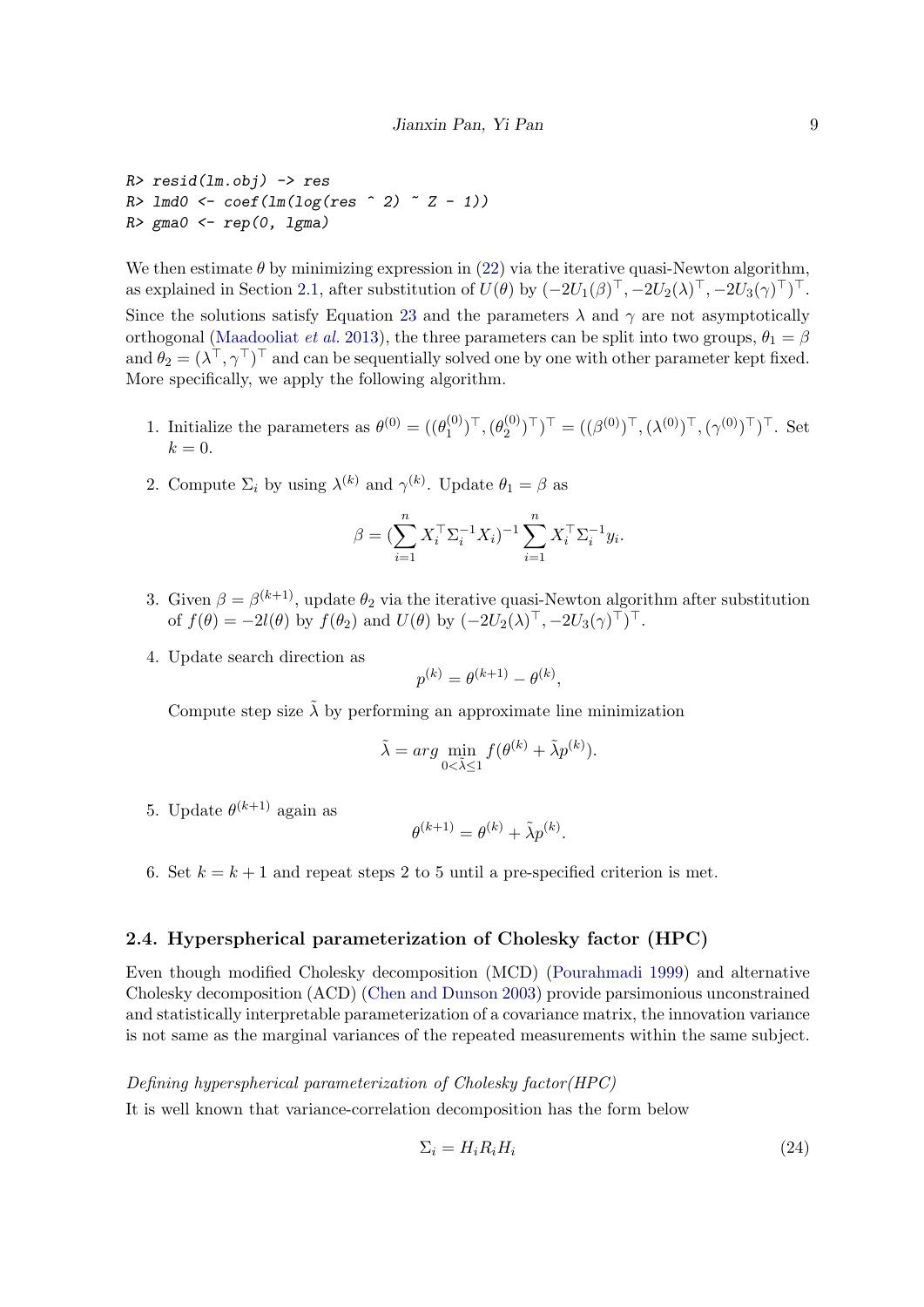where  $H_i = diag(\sigma_{i1}, \sigma_{i2}, \cdots, \sigma_{im_i})$  with  $\sigma_{ij}$  being the standard deviation of jth measurement for subject i and  $R_i = (\rho_{ijk})_{j,k=1}^{m_i}$  is the correlation matrix of  $y_i$  with  $\rho_{ijk} = \text{CORR}(y_{ij}, y_{ik})$ being the correlation between the j<sup>th</sup> and *k*th observations of the *i*th subject. By using this decomposition, one can directly model the variances and correlations of observations separately.

Not surprisingly, the development of a regression method to model the correlation structure proves to be difficult. Specifically, a correlation matrix must be positive semidefinite and symmetric with 1's as the main diagonal entries and values between -1 and 1 as the off-diagonal entries. The new challenge is mitigated by employ the standard Cholesky decomposition on correlation matrix  $R_i$ ,

$$
R_i = B_i B_i^\top \tag{25}
$$

and parameterize its Cholesky factor  $B_i$  via hyperspherical co-ordinates (HPC) [\(Zhang](#page-26-0) *et al.*) [2015\)](#page-26-0),

$$
B_{i} = \begin{bmatrix} 1 & 0 & 0 & \dots & 0 \\ c_{i21} & s_{i21} & 0 & \dots & 0 \\ c_{i31} & c_{i32}s_{i31} & s_{i32}s_{i31} & \dots & 0 \\ \vdots & \vdots & \vdots & \ddots & \vdots \\ c_{im_{i}1} & c_{im_{i}2}s_{im_{i}1} & c_{im_{i}3}s_{im_{i}2}s_{im_{i}1} & \dots & \prod_{l=1}^{m_{i}-1} s_{im_{i}l} \end{bmatrix}
$$

where  $c_{ijk} = \cos(\theta_{ijk})$  and  $s_{ijk} = \sin(\theta_{ijk})$ .

Equivalently, the non-zeros entries in the lower triangular matrix  $B_i = (b_{ijk})$  are given as  $b_{i11} = 1, b_{i1} = c_{i1} = \cos(\theta_{i1})$  for  $j = 1, 2, \dots, m_i$  and

$$
b_{ijk} = \begin{cases} \cos(\theta_{ijk}) \prod_{l=1}^{k-1} \sin(\theta_{ijl}), & 2 \le k < j \le m_i, \\ \prod_{l=1}^{k-1} \sin(\theta_{ijl}), & k = j, j = 2, \cdots, m_i. \end{cases}
$$

where  $\theta_{ijk}$  are some angles in  $[0, \pi)$  [\(Rapisarda, Brigo, and Mercurio](#page-25-11) [2007\)](#page-25-11)

#### Maximum likelihood estimation of HPC

The correlation matrix  $R_i$  is guaranteed positive semi-definite since it is constructed by its corresponding standard Cholesky factor  $B_i$  and the angle parameters in  $B_i$  are unconstrained except that  $\theta_{ijk} \in [0, \pi)$ . We are free to model the log-variances and angles through regression by using some covariates

<span id="page-9-0"></span>
$$
\log \sigma_{ij}^2 = z_{ij}^\top \lambda, \quad \theta_{ijk} = g_{ijk}^\top \gamma \tag{26}
$$

As for the range of  $\theta_{ijk}$ , our experience from data analysis and simulation study indicates all the estimated  $\theta_{ijk}$ s fall in the range  $[0, \pi)$ . Transformation such as the inverse tangent transformation can be applied to ensure that  $\theta_{ijk}$  definitely falls in  $[0, \pi)$ , and can be implemented in a future version. Under model in [\(26\)](#page-9-0), the minus twice log-likelihood function, except for a constant, is given by

<span id="page-9-1"></span>
$$
-2l = \sum_{i=1}^{n} \log |H_i B_i B_i^\top H_i| + \sum_{i=1}^{n} r_i' H_i^{-1} B_i^{-\top} B_i^{-1} H_i^{-1} r_i
$$
 (27)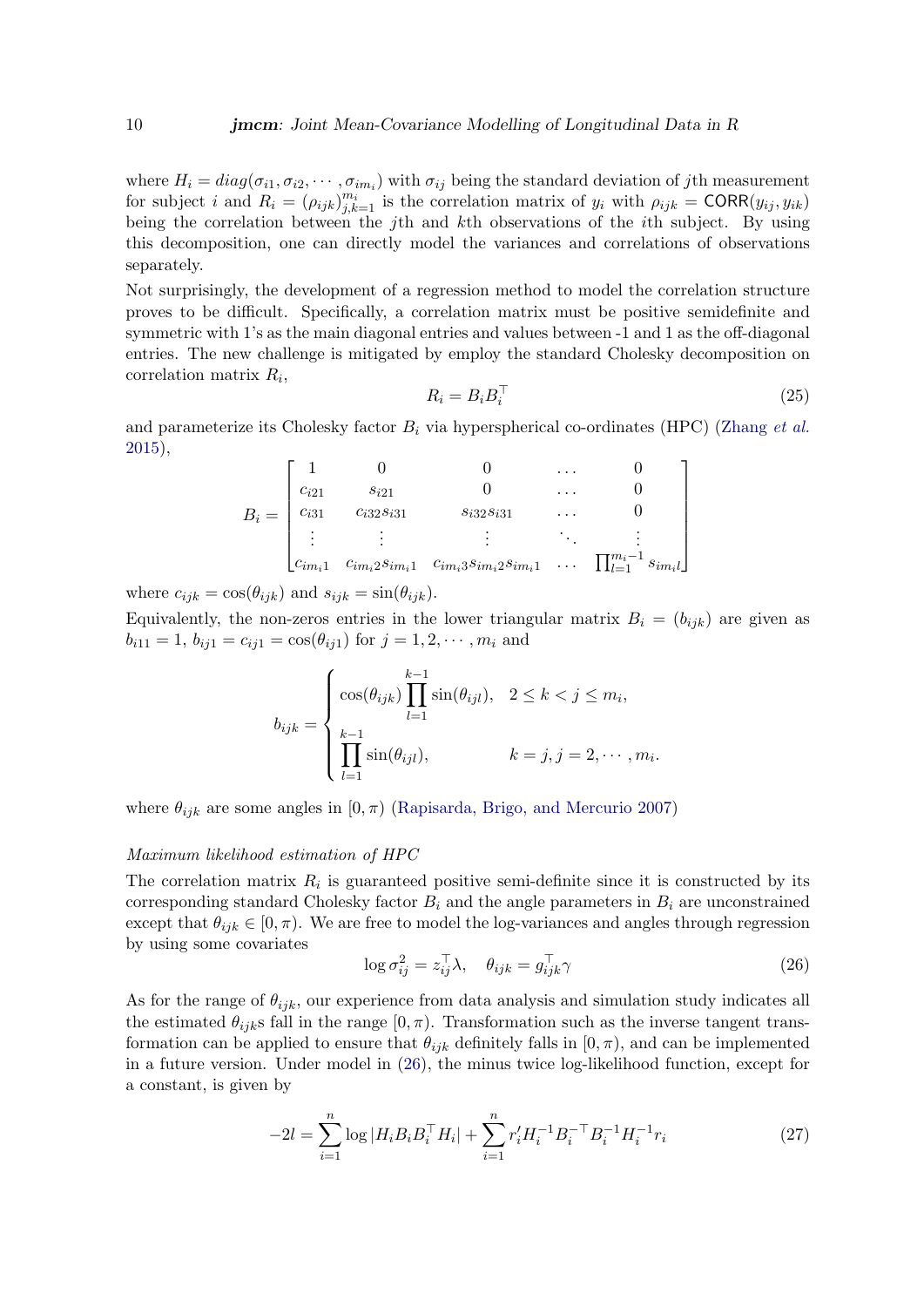where  $r_{ij} = y_{ij} - x_{ij}^{\top} \beta$  is the jth element of  $r_i = y_i - X_i \beta$ , the vector of residuals for ith subject.

The score functions can be obtained and simplified as

<span id="page-10-0"></span>
$$
\begin{cases}\nU_1(\beta) = \sum_{i=1}^n X_i^\top \Sigma_i^{-1} (y_i - X_i \beta) \\
U_2(\lambda) = \frac{1}{2} \sum_{i=1}^n Z_i^\top (h_i - 1_{m_i}) \\
U_3(\gamma) = \sum_{i=1}^n ((\epsilon_i^\top \otimes I_{m_i}) \frac{\partial B_i^\top}{\partial \gamma} B_i^\top^{-1} \epsilon_i - \sum_{j=1}^{m_i} \frac{\partial \log B_{ijj}}{\partial \gamma})\n\end{cases}
$$
\n(28)

where  $Z_i = (z_{i1}^\top, z_{i2}^\top, \cdots, z_{im_i}^\top)^\top$ ,  $h_i = diag(B_i^{-1} H_i^{-1} r_i r_i^\top H_i^{-1})$ ,  $\epsilon_i = (\epsilon_{i1}, \cdots, \epsilon_{im_i})^\top = B_i^{-1} H_i^{-1} r_i$ , thus  $\epsilon_{i1}, \cdots, \epsilon_{im_i}$  are independent standard normal random variables, and  $I_{m_i}$  is an  $m_i \times m_i$ identity matrix.

The initial guess  $\beta^{(0)}$  can be set by employing a simple linear regression:

 $R > lm.obj \leq lm(Y \sim X - 1)$  $R$ > bta $0$  <- coef(lm.obj)

After we exact residuals from the linear model, the starting value  $\lambda^{(0)}$  is obtained by fitting its linear regression model in [\(26\)](#page-9-0) while  $\gamma^{(0)}$  is simply assumed to be a vector whose first element is  $\frac{1}{2}\pi$  and followed by 0's so that  $B_i$  is constructed as an identity matrix :

 $R$ >  $resid(lm.obj)$  ->  $res$  $R >$  lmd0 <- coef(lm(log(res  $\hat{ }$  2)  $\hat{ }$  Z - 1))  $R >$  gma0 <-  $c(pi / 2, rep(0, 1gma-1))$ 

We then estimate  $\theta$  by minimizing expression in [\(27\)](#page-9-1) via the iterative quasi-Newton algorithm, as explained in Section [2.1,](#page-2-0) after substitution of  $U(\theta)$  by  $(-2U_1(\beta)^{\top}, -2U_2(\lambda)^{\top}, -2U_3(\gamma)^{\top})^{\top}$ . Since the solutions satisfy Equation [28](#page-10-0) and the parameters  $\lambda$  and  $\gamma$  are not asymptotically independent [\(Zhang](#page-26-0) *et al.* [2015\)](#page-26-0), the three parameters can be split into two groups,  $\theta_1 = \beta$ and  $\theta_2 = (\lambda^\top, \gamma^\top)^\top$  and can be sequentially solved one by one with other parameters kept fixed. More specifically, we apply the following algorithm.

- 1. Initialize the parameters as  $\theta^{(0)} = ((\theta_1^{(0)})$  $\binom{(0)}{1}^{\top},(\theta_2^{(0)}% )^{\top}$  $(\binom{0}{2})^{\top}$ )<sup>T</sup> =  $((\beta^{(0)})^{\top}, (\lambda^{(0)})^{\top}, (\gamma^{(0)})^{\top})^{\top}$ . Set  $k = 0$ .
- 2. Compute  $\Sigma_i$  by using  $\lambda^{(k)}$  and  $\gamma^{(k)}$ . Update  $\theta_1 = \beta$  as

$$
\beta = (\sum_{i=1}^n X_i^{\top} \Sigma_i^{-1} X_i)^{-1} \sum_{i=1}^n X_i^{\top} \Sigma_i^{-1} y_i.
$$

3. Given  $\beta = \beta^{(k+1)}$ , update  $\theta_2$  via the iterative quasi-Newton algorithm after substitution of  $f(\theta) = -2l(\theta)$  by  $f(\theta_2)$  and  $U(\theta)$  by  $(-2U_2(\lambda)^\top, -2U_3(\gamma)^\top)^\top$ .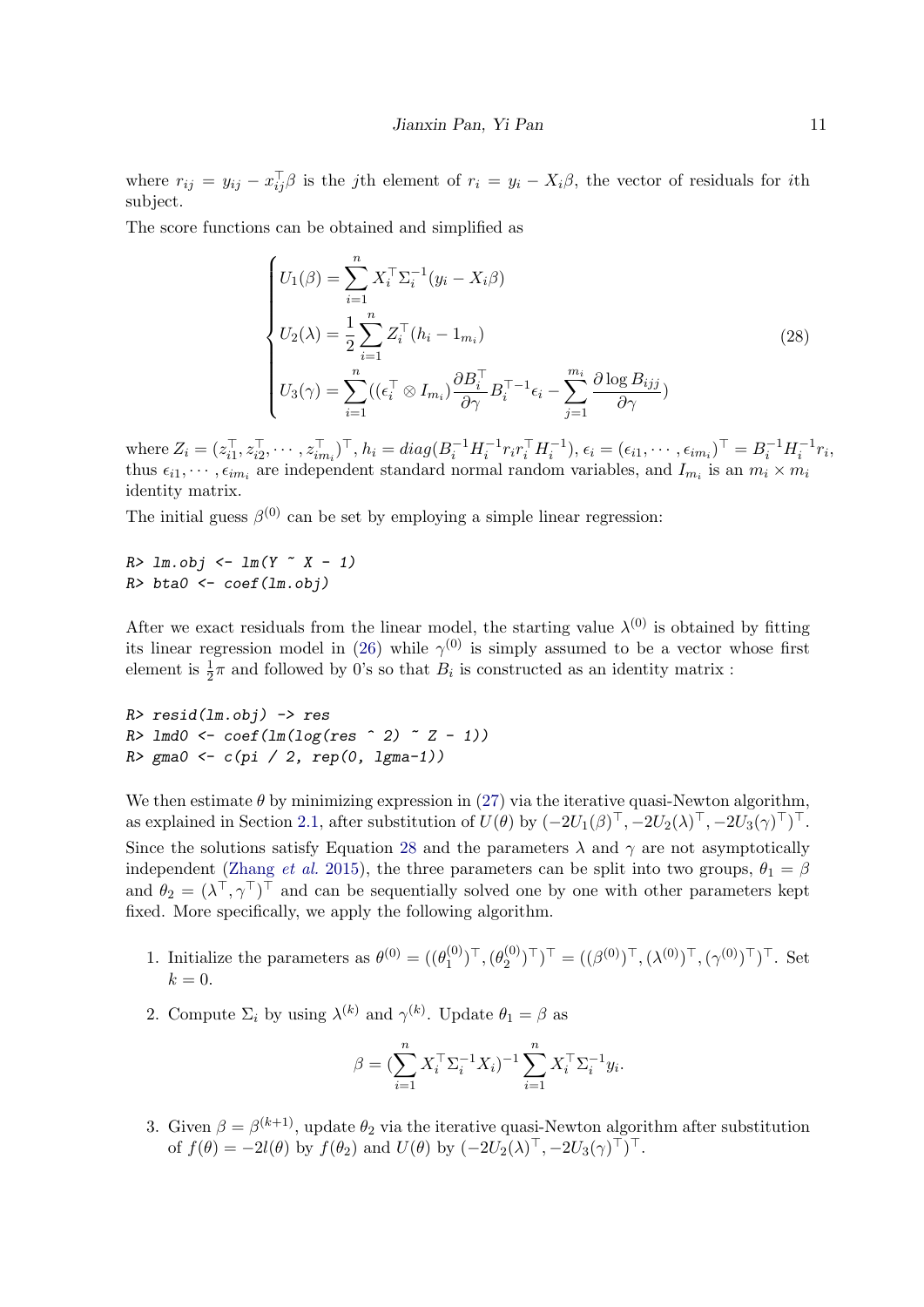4. Update search direction as

$$
p^{(k)} = \theta^{(k+1)} - \theta^{(k)},
$$

Compute step size  $\tilde{\lambda}$  by performing an approximate line minimization

$$
\tilde{\lambda} = arg \min_{0 < \tilde{\lambda} \le 1} f(\theta^{(k)} + \tilde{\lambda} p^{(k)}).
$$

5. Update  $\theta^{(k+1)}$  again as

$$
\theta^{(k+1)} = \theta^{(k)} + \tilde{\lambda} p^{(k)}.
$$

6. Set  $k = k + 1$  and repeat steps 2 to 5 until a pre-specified criterion is met.

#### 2.5. Comparison of MCD, ACD and HPC

For modelling the covariance and correlation structure, the three discussed Cholesky-type decomposition-based approaches have been demonstrated to be effective in the sense that estimated covariance and correlation are guaranteed positive (semi)definite, and number of parameters is largely reduced through regression techniques.

It is clear that MCD and ACD has a more close relationship since they are constructed similarly through standardize the Cholesky factor  $C_i$ , and the resulting unconstrained parameters have a nice statistical interpretation in terms of innovation variance, autoregressive and moving average parameters respectively. The main drawbacks of these two approaches are the potential needs for a natural order (e.g., time series), which makes it difficult to find a reasonable statistical interpretation and may result in different estimation of covariance and correlation matrix with each single ordering. A recent application of Cholesky-based approach for estimating covariance matrix of multiple stocks within a portfolio and more detailed discussion of ordering problem can be find in [Dellaportas and Pourahmadi](#page-24-9) [\(2012\)](#page-24-9), [Pedeli, Fokianos, and Pourahmadi](#page-25-12) [\(2015\)](#page-25-12). Additional effort and extra care are needed in practice for interpreting their corresponding variance and correlation functions. Moreover, owning to the decomposition, resulting correlation function of MCD depends on both the innovation variance and autoregressive parameters, indicating MCD is not robust against the misspecification of innovation variance when correlation is the main interest [\(Maadooliat](#page-25-10) [et al.](#page-25-10) [2013\)](#page-25-10). We also need to note that MCD is most computationally efficient among three approaches due to the fact that its Fisher information matrix is block diagonal [\(Ye and Pan](#page-26-5) [2006\)](#page-26-5).

The parameterization of HPC is very attractive because the resulting parameters are unconstrained and directly interpretable with respect to the variances and correlations. The angles in the Cholesky factor of correlation matrix have a geometric connection with correlations. However, modelling covariance and correlation using HPC can be computationally expensive since it transforms the problem of estimating Cholesky factor into the one that actually first estimates a matrix consists of angles. See details in [Zhang](#page-26-0) et al. [\(2015\)](#page-26-0).

# 3. Examples of use

### 3.1. Analysis of a balanced longitudinal dataset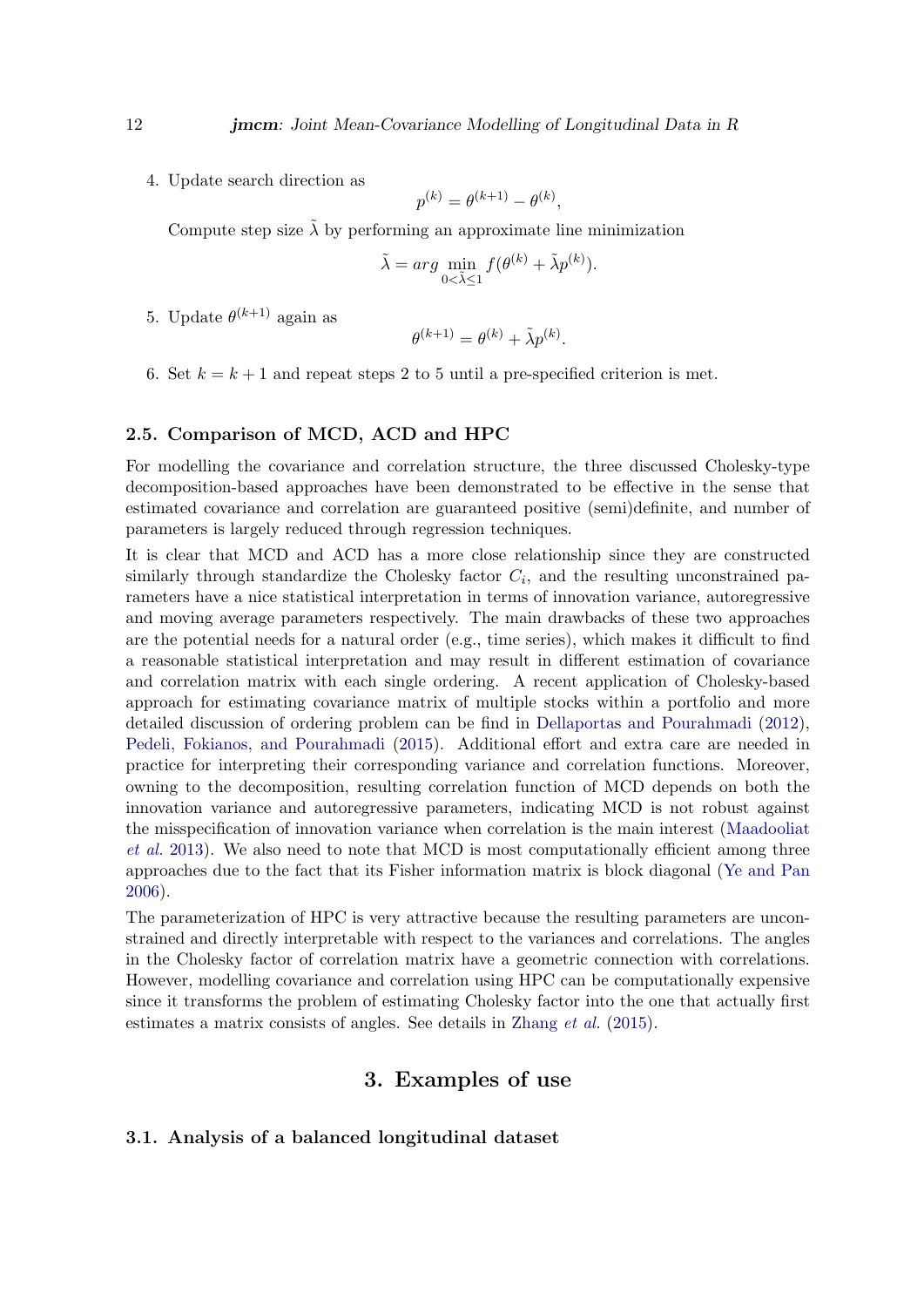In this section, we provide our first example that illustrates how to apply joint mean-covariance models in analysing a balanced longitudinal data by using **jmcm**. [Kenward](#page-25-13) [\(1987\)](#page-25-13) reported an experiment on cattle intestinal paasites controls in which the cattle were assigned randomly to two treatment groups A and B, and their weights were recorded. Thirty animals received treatment A and another thirty received treatment B. The animals were weighted  $n = 11$ times over a 133-day period; the first 10 measurements on each animal were made at twoweek intervals and the final measurement was made one week later. Since no observation was missing, it is considered to be a balanced longitudinal dataset. The data is loaded simply using the data() instruction:

```
R> library("jmcm")
R> data("cattle", package = "jmcm")
R> head(cattle)
 id day group weight
1 1 0 A 233
2 1 14 A 224
3 1 28 A 245
4 1 42 A 258
5 1 56 A 271
6 1 70 A 287
```
We present in Figure [1](#page-13-0) the subject-specific longitudinal profiles of the cattle data using following code:

```
R> library("lattice")
R> xyplot(weight \tilde{ } day | group, group = id, data = cattle, xlab = "days",
+ ylab = "weight", col = 1, type = "l")
```
and observes that in both groups the variability of weights seems to increase over time with a severe weight loss on the final measurement in group B.

Following [Pourahmadi](#page-25-0) [\(1999\)](#page-25-0), [Pan and Mackenzie](#page-25-1) [\(2003\)](#page-25-1), [Pan and MacKenzie](#page-25-14) [\(2006\)](#page-25-14), [Pan](#page-25-15) [and MacKenzie](#page-25-15) [\(2007\)](#page-25-15) and [Zhang](#page-26-0) *et al.* [\(2015\)](#page-26-0), we re-analysed group A data by using a saturated mean model with the common measurement time rescaled to  $t = 1, 2, \dots, 10, 10.5$ . The Bayesian Information Criterion (BIC), which is closely related to Akaike Information Criterion (AIC) and introduces a larger penalty term for the number of parameters in the model than the AIC aiming to solve the problem of over-fitting, is used as the criterion to select the optimum model

$$
BIC(p, d, q) = -2\hat{l}_{max}/n + (p + d + q + 3)\log(n)/n \tag{29}
$$

where p, d and q are respectively the orders of three polynomials and  $\hat{l}_{max}$  is the value of maximum log-likelihood function for the given order. By default, the value of likelihood does not include the constant term as defined in Equation [\(3\)](#page-2-1) but it can be switched to the full likelihood containing the constant term easily by explicitly specifying control = jmcmControl(ignore.const.term = F) in jmcm function.

The basic use of jmcm is to indicate the model formula, data, choice of poly $(p, d, q)$  and covariance structure model. For example, a joint mean-covariance model based on modified Cholesky decomposition (MCD) are estimated using: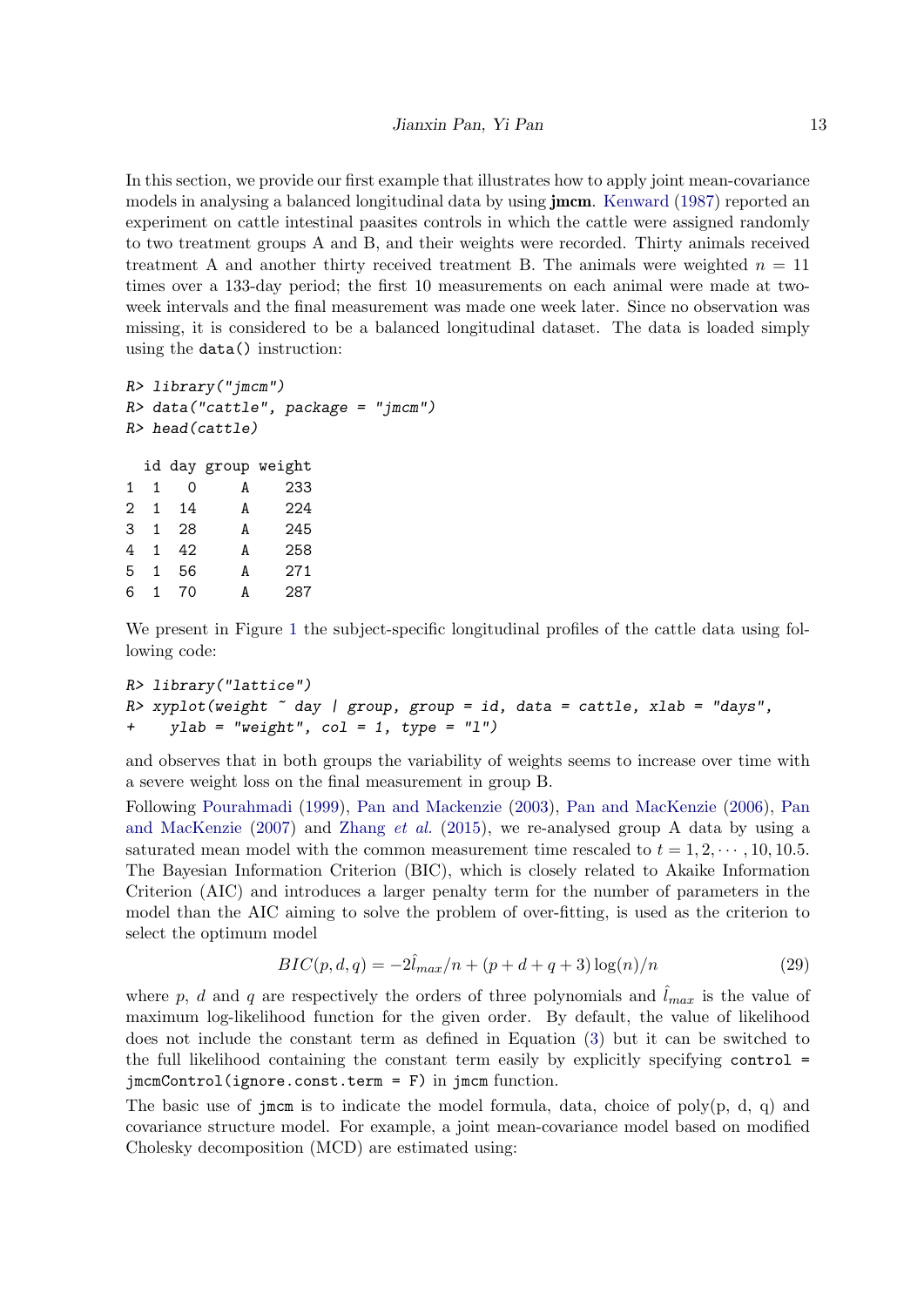

<span id="page-13-0"></span>Figure 1: Subject-specific weight against time for group A and B.

```
R> cattleA <- cattle[cattle$group=='A', ]
R> fit1 <- jmcm(weight | id | I(day/14 + 1) ~ 1 | 1, data = cattleA,
+ triple = c(8, 3, 4), cov.method = 'mcd')R> fit1
Joint mean-covariance model based on MCD ['jmcmMod']
Formula: weight | id | I(day/14 + 1) \degree 1 | 1
Poly: c(8, 3, 4)
Data: cattleA
logLik: -771.0007
BIC: 53.4408
Mean Parameters:
[1] 1.832e+02 1.244e+02 -1.403e+02 7.881e+01 -2.362e+01 4.071e+00
[7] -4.052e-01 2.162e-02 -4.787e-04
Innovation Variance Parameters:
[1] 5.366409 -0.878890 0.132427 -0.006371
Autoregressive Parameters:
[1] 0.297055 0.619888 -0.396189 0.069150 -0.003696
```
The R package Formula of [Zeileis and Croissant](#page-26-6) [\(2010\)](#page-26-6) is used to extract information from a two-sided linear formula object which is used to describe both longitudinal data and covariates of the model, with the response, subject id and observation time point on the left of a "∼" operator separated by vertical bars ("|") and covariates for the mean model and innovation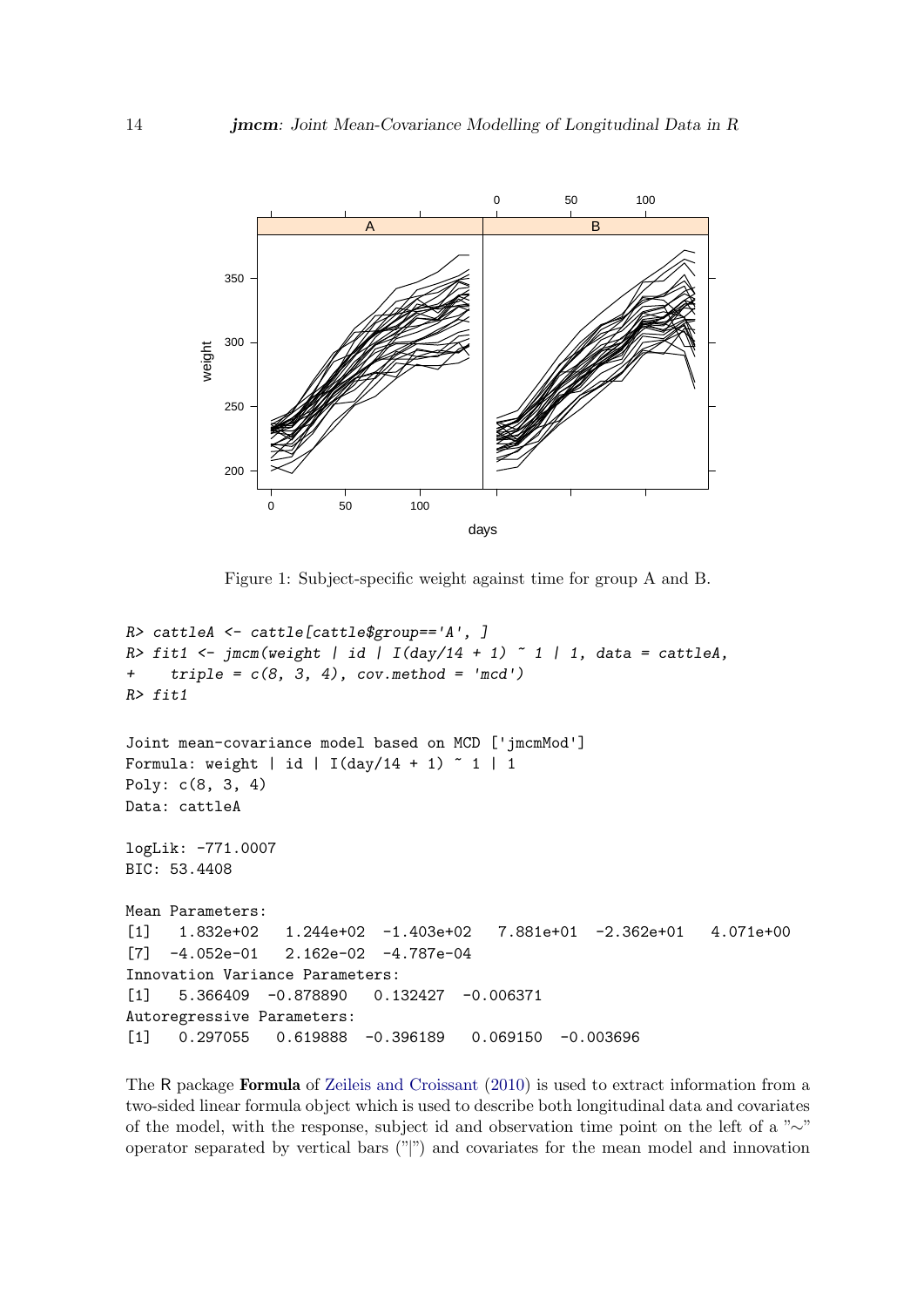variance, also separated by a "|" operator, on the right. Here both covariates for mean model and innovation variance are marked as 1, and only time is used to construct design matrices. Optimal model selection involves identifying the best integer triple poly(p, d, q), specified by option triple, representing the degrees of three polynomial functions for the mean structure, log innovation variance and autoregressive coefficients respectively. To make the model fitting comparable with the results reported in the literature, in this paper we focus on the fitting using polynomials in time. The use of other covariates is also possible and will be demonstrated later. By default, the jmcm function uses the profile likelihood for having a better estimating result. Alternatively, non-profile method can be applied by specifying control =  $\mathrm{imconstrol}(\mathrm{profile} = F)$ . When the estimation for the fitted model is ready, an object of the S4 class jmcmMod is returned from the function and it automatically displays the basic information by calling the generic print function. The getJMCM function can be used to extract various objects (e.g., estimation of mean vector and covariance matrix) from a fitted joint mean-covariance model. In this example, the global optimum triple  $poly(8,3,4)$ reported in [Pan and Mackenzie](#page-25-1) [\(2003\)](#page-25-1) is modelled, produced a better result with  $l_{max}$  =  $-771.0007$  and BIC = 53.4408.

Since it is a balanced longitudinal dataset, we produced the sample regressograms and fitted curves for the cattle data using the following function:

#### $R$ > regressogram(fit1, time = 1:11)

By examining the log innovation variance versus time in Figure [2,](#page-14-0) it is clear that curvature pattern is well captured by the fitted polynomial function curve. Figure [2](#page-14-0) also indicates a good fit for autoregressive coefficients by examining the autoregressive coefficient versus time lag between measurements and the fitted curve.



<span id="page-14-0"></span>Figure 2: Group A analysis of Kenward's cattle data. Sample regressograms and MCD model fits based on the triple  $\text{ploy}(8, 3, 4)$  for log innovation variances (left) and autoregressive coefficients (right).

Same triple  $poly(8,3,4)$ , representing the degrees of three polynomial functions for the mean structure, the log innovation variance and moving average coefficients respectively, is used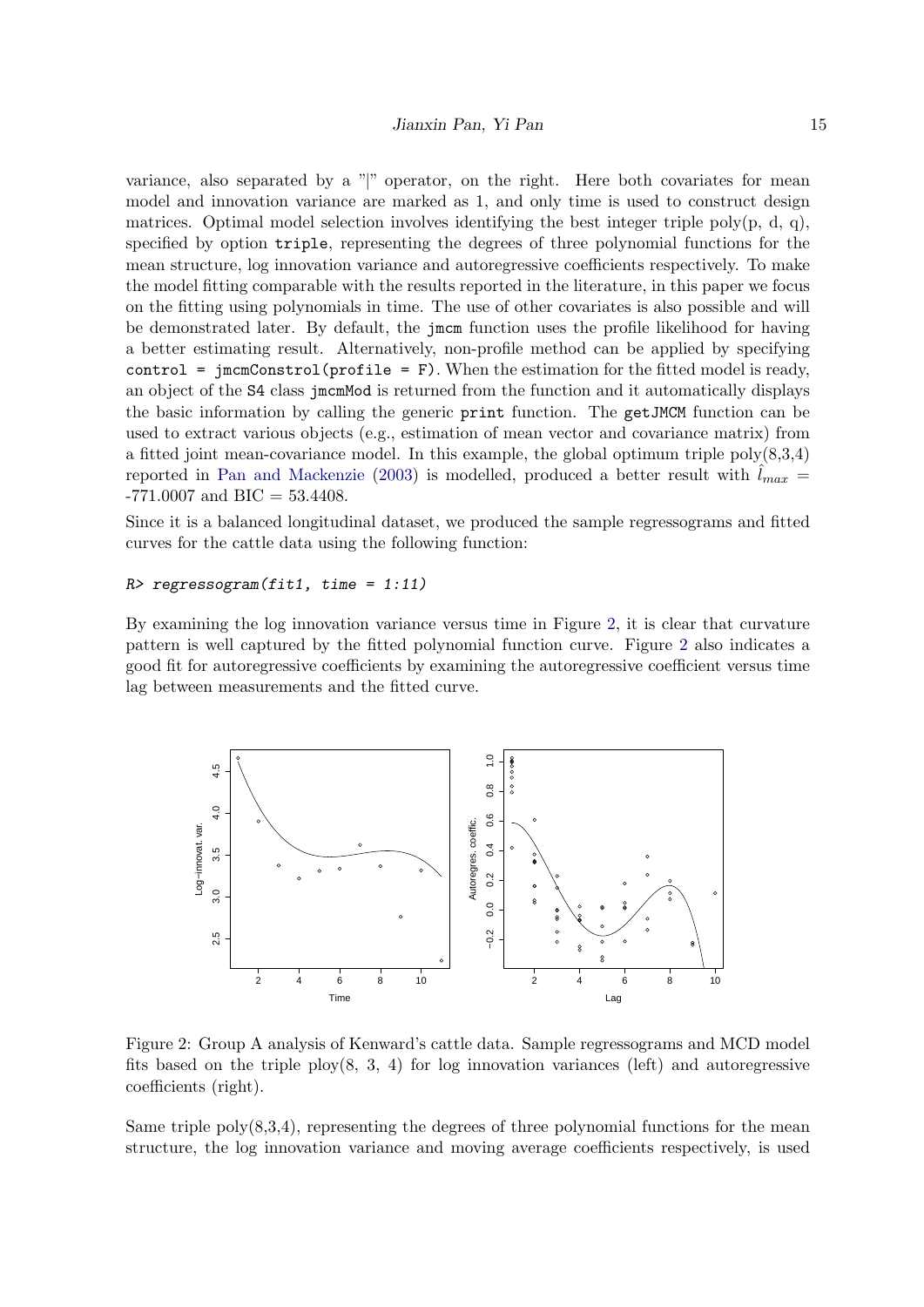in joint mean-covariance model fitting based on ACD for cattle data. The covariance structure option should be specified as  $cov.\text{method} = \text{'acd'}$ . By comparing the maximized loglikelihood and BIC for MCD modelling, we clearly see that ACD method produces a larger likelihood  $l_{max} = -747.6994$  and a smaller BIC-value 51.8873.

```
R> fit2 <- jmcm(weight | id | I(day/14 + 1) ~ 1 | 1, data = cattleA,
+ triple = c(8, 3, 4), cov.method = 'acd')R> fit2
Joint mean-covariance model based on ACD ['jmcmMod']
Formula: weight | id | I(day/14 + 1) \degree 1 | 1
Poly: c(8, 3, 4)
Data: cattleA
logLik: -747.6994
BIC: 51.8873
Mean Parameters:
[1] 1.784e+02 1.360e+02 -1.511e+02 8.400e+01 -2.503e+01 4.299e+00
[7] -4.267e-01 2.272e-02 -5.020e-04
Innovation Variance Parameters:
[1] 4.959622 -0.625990 0.084538 -0.003963
Moving Average Parameters:
[1] 0.5216849 0.4795778 -0.1049448 0.0105871 -0.0003623
```
Regressograms for ACD can be produced by the same command:

#### $R$ > regressogram(fit2, time = 1:11)

By examining the log innovation variance versus time (left) and moving average coefficient versus time lag (right) in Figure [3,](#page-16-0) similar conclusion can be drawn that the proposed polynomial model fitting well captured trend in sample regressogram.

When the joint mean-covariance model approach based on HPC is applied to the cattle data, the covariance structure option should be specified as  $cov$  method = 'hpc'. Same two-sided linear formula object is used to describe both longitudinal data and covariates of the model, but on the right of a "∼" operator, covariates for mean model and variance is specified on the right side of the operator instead of mean model and innovation variance in MCD and ACD. The integer triple poly $(p, d, q)$  is specified by option triple, representing the degrees of three polynomial functions for the mean structure, log variance and angles respectively. More specifically, the optimal triple  $\text{ploy}(8, 2, 2)$  of HPC model fitting reported in [Zhang](#page-26-0) [et al.](#page-26-0) [\(2015\)](#page-26-0) can be reproduced using the following command:

```
R> fit3 <- jmcm(weight | id | I(day/14 + 1) ~ 1 | 1, data = cattleA,
    triple = c(8, 2, 2), cov.method = 'hpc')R> fit3
```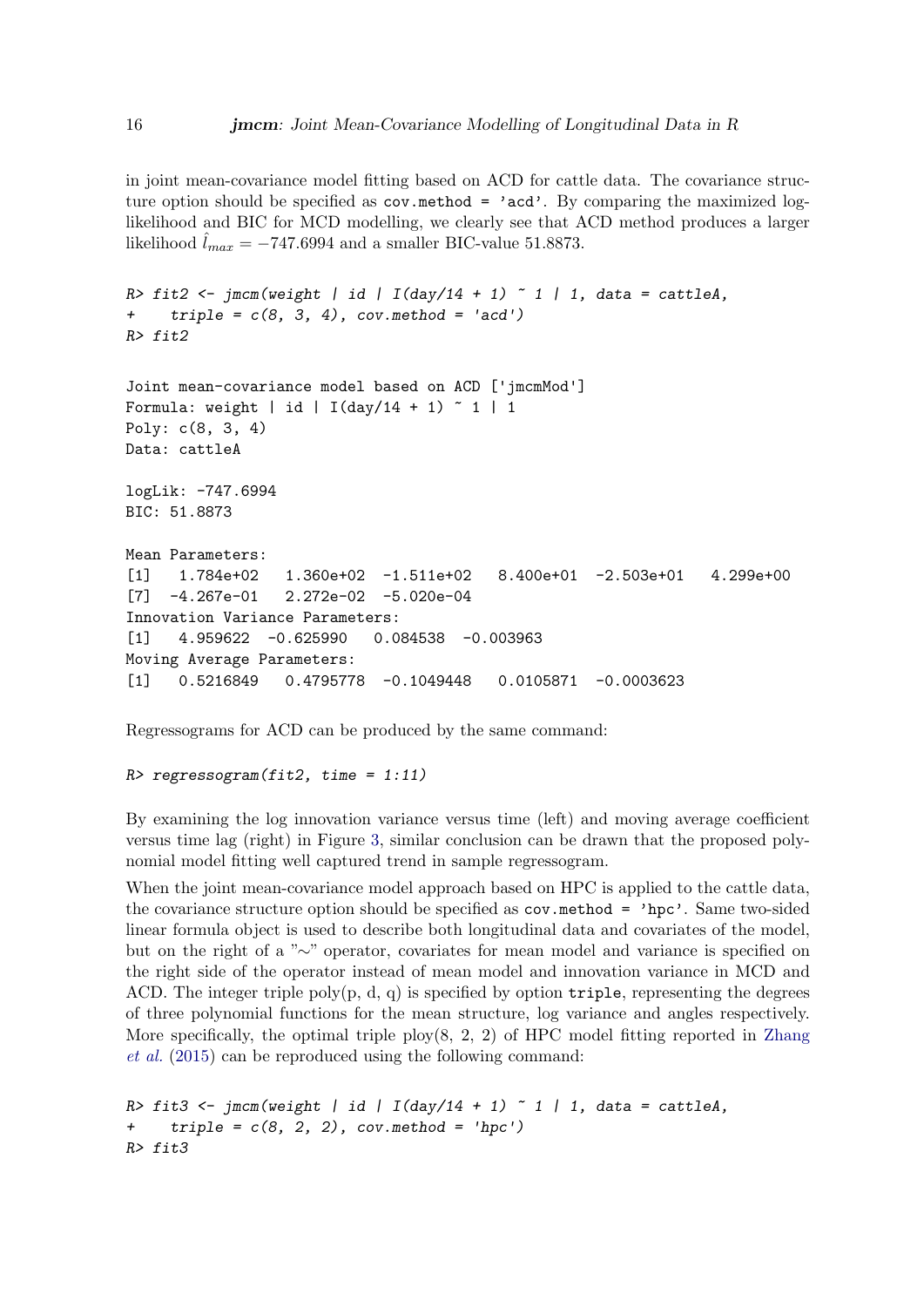

<span id="page-16-0"></span>Figure 3: Group A analysis of Kenward's cattle data. Sample regressograms and ACD model fits based on the triple  $\text{plov}(8, 3, 4)$  for log innovation variances (left) and moving average coefficients (right).

```
Joint mean-covariance model based on HPC ['jmcmMod']
Formula: weight | id | I(day/14 + 1) \degree 1 | 1
Poly: c(8, 2, 2)
Data: cattleA
logLik: -746.9001
BIC: 51.4939
Mean Parameters:
[1] 1.781e+02 1.373e+02 -1.528e+02 8.500e+01 -2.535e+01 4.359e+00
[7] -4.330e-01 2.307e-02 -5.101e-04
Variance Parameters:
[1] 4.0263 0.3148 -0.0113
Angle Parameters:
[1] 0.729414 0.092111 -0.004424
```
A slightly better result with  $\hat{l}_{max} = -746.9001$  and BIC = 51.4939 is produced compared to reported  $l_{max} = -755.00$  and BIC = 52.03. Similarly, model fitting can be checked by plot the two regressograms using:

#### $R$ > regressogram(fit3, time = 1:11)

We need to note that there is no general form for calculating angles. The corresponding angles  $\phi_{ijk}$  of the empirical correlation matrix is calculated iteratively using expression

$$
\theta_{ijk} = \arccos(b_{ijk}/\prod_{l=1}^{k-1} \sin(\arccos(\theta_{ijl}))), \quad 1 \le k < j \le m_i,\tag{30}
$$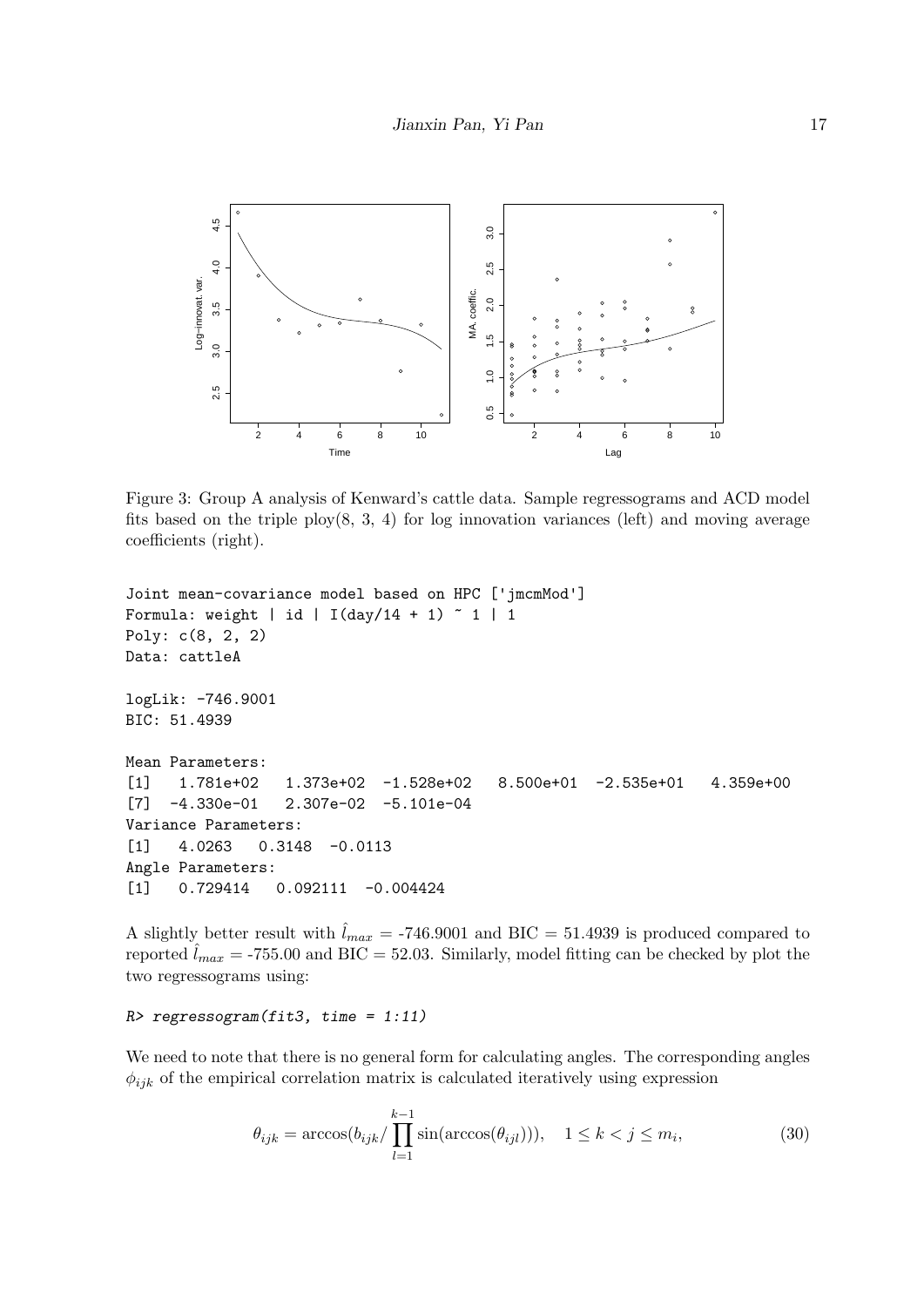where  $\prod_{1}^{0}$  is taken as 1. By examining the log variance versus time (left) and angle versus time lag (right) in Figure [4,](#page-17-0) it is clear that curvature patterns on two sample regressograms is well captured by the two fitted model, indicating a good model fitting.



<span id="page-17-0"></span>Figure 4: Group A analysis of Kenward's cattle data. Sample regressograms and HPC model fits based on the triple  $p\text{lov}(8, 2, 2)$  for log variances (left) and angles (right).

The comparisons between MCD, ACD and HPC based joint mean-covariance models on cattle data are made in Table [1](#page-17-1) with different choices of triple and execution time (in seconds) are measured for each model fitting. We find that HPC-based model is more desirable in most cases with a larger value in log likelihood and smaller BIC when compared to MCD and ACD based models at the cost of a much longer execution time. From Table [1,](#page-17-1) we also find that MCD and ACD will produce quite close results in term of value of likelihood and BIC while MCD based model is most time efficient among three approaches. Our tests were conducted under Windows 10 (64-bit version) on ThinkPad T410 equipped with an Intel $(R)$  Core $(TM)$ i5 M 480@2.67GHz with 4.00GB of RAM.

| (p,d,q)    | No. of | $\rm MCD$     |         |      | ACD         |         |       | HPC         |                           |        |
|------------|--------|---------------|---------|------|-------------|---------|-------|-------------|---------------------------|--------|
|            | parms. | $\iota_{max}$ | BІC     | Time | $_{tmax}$   | BIC     | Time  | $l_{max}$   | $\overline{\mathrm{BIC}}$ | Time   |
| (8,3,4)    | 18     | $-771.0007$   | 53.4408 | 0.53 | -747.6994   | 51.8873 | 3.54  | $-745.2783$ | 51.7259                   | 6.61   |
| (8,2,2)    | 15     | $-789.6174$   | 54.3418 | 0.57 | $-750.8567$ | 51.7577 | 2.78  | $-746.9001$ | 51.4939                   | 6.28   |
| (10,10,10) | 33     | -739.1477     | 53.0178 | 4.77 | $-740.7159$ | 53.1224 | 88.68 | $-739.6031$ | 53.0482                   | 128.10 |
| (6,1,1)    | 11     | $-823.8421$   | 56.1699 | 0.47 | $-763.5859$ | 52.1528 | 1.33  | $-759.5982$ | 51.8870                   | 4.09   |
| (3,3,3)    | 12     | $-825.3397$   | 56.3831 | 1.05 | $-800.8213$ | 54.7486 | 6.03  | -798.1533   | 54.5707                   | 16.69  |
| (4,4,3)    | 14     | $-791.1545$   | 54.3309 | 0.80 | $-760.6863$ | 52.2996 | 3.21  | $-760.2976$ | 52.2737                   | 10.25  |
| (7,2,2)    | 14     | -791.7968     | 54.3737 | 0.47 | $-755.7579$ | 51.9711 | 2.14  | $-751.8171$ | 51.7084                   | 6.17   |
| (8,7,4)    | 22     | $-769.5302$   | 53.7962 | 1.89 | $-745.1182$ | 52.1688 | 4.97  | $-743.1843$ | 52.0398                   | 16.19  |
| (9,1,3)    | 16     | -794.7426     | 54.7968 | 0.38 | $-750.0146$ | 51.8149 | 2.94  | -746.7736   | 51.5989                   | 9.39   |
| (9, 4, 3)  | 19     | -783.2143     | 54.3684 | 0.61 | $-746.3733$ | 51.9123 | 5.41  | -744.9879   | 51.8200                   | 9.98   |
| (9, 8, 5)  | 25     | $-754.3422$   | 53.1238 | 2.09 | $-743.2145$ | 52.3820 | 28.67 | $-741.6877$ | 52.2802                   | 37.91  |

<span id="page-17-1"></span>Table 1: Kenward's cattle data. Comparison of MCD, ACD and HPC with different triples.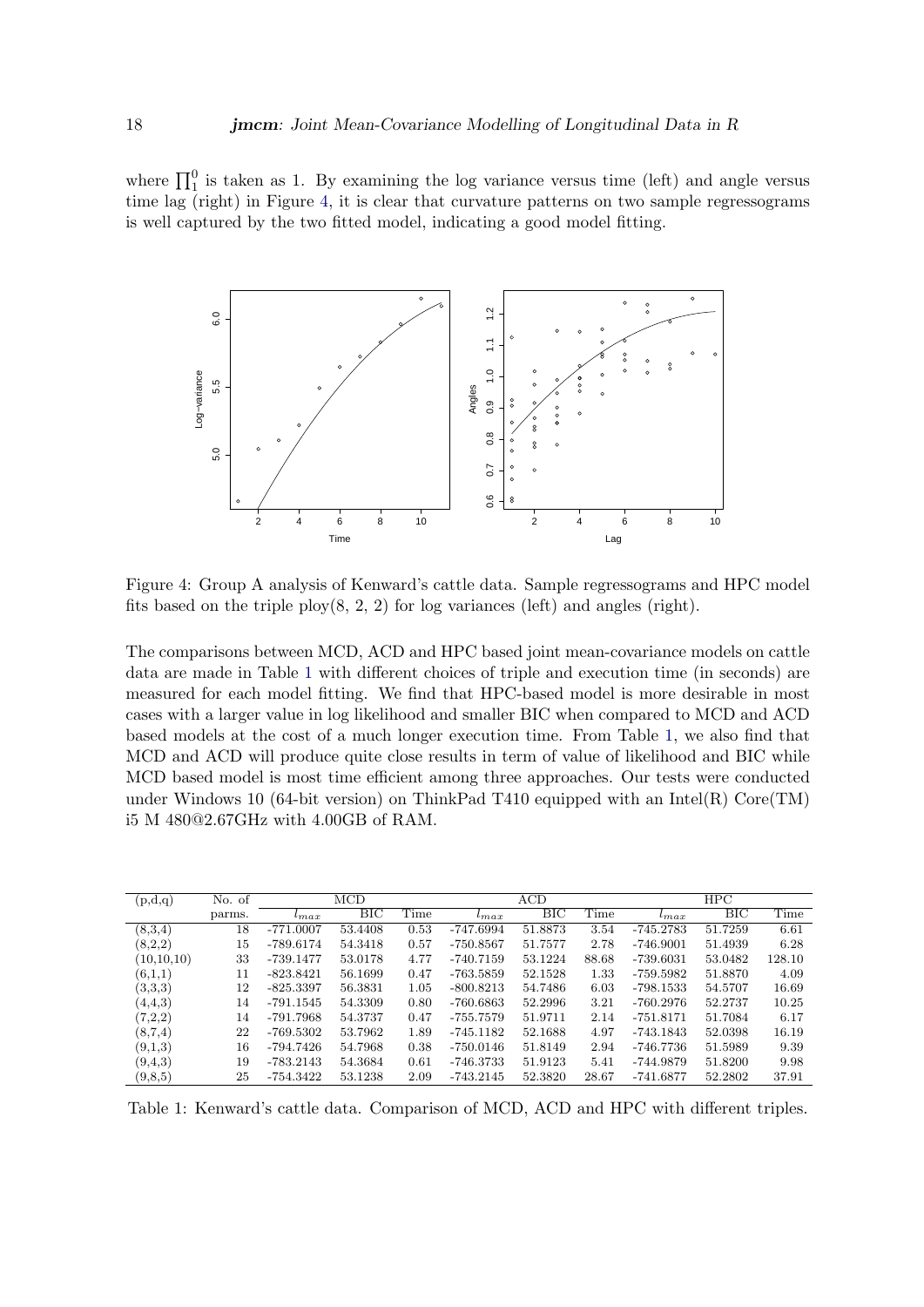### 3.2. Analysis of an unbalanced longitudinal dataset

In this section, we apply the proposed joint mean-covariance modelling approach to an unbalanced CD4+ cell dataset analysed by [Ye and Pan](#page-26-5) [\(2006\)](#page-26-5) and [Zhang](#page-26-0) et al. [\(2015\)](#page-26-0). The dataset comprises a total of 2376 CD4+ cell counts of 369 HIV-infected men covering a period of approximately eight and half year. The number of measurement  $m_i$  for each individual varies from 1 to 12 and the times are not equally spaced. The CD4+ cell data are highly unbalanced and included in the package.

```
R> data("aids", package = "jmcm")
R> head(aids)
     time cd4 age packs drugs sex cesd id
1 -0.741958 548 6.57 0 0 5 8 10002
2 -0.246407 893 6.57 0 1 5 2 10002
3 0.243669 657 6.57 0 1 5 -1 10002
4 -2.729637 464 6.95 0 1 5 4 10005
5 -2.250513 845 6.95 0 1 5 -4 10005
6 -0.221766 752 6.95 0 1 5 -5 10005
```
We present in Figure [5](#page-19-0) the scatter plot of CD4+ cell counts against time, with the first six individuals profiles superimposed:

```
R> library("lattice")
R> xyplot(sqrt(cd4) \tilde{ } time, data = aids,
     panel = function(x, y, ...)panel.xyplot(x, y, ...)panel.1ines(x[aids$id==10002], y[aids$id==10002], col = 2, lwd = 2)panel. lines(x[aids$id==10005], y[aids$id==10005], col = 3, lwd = 2)panel. lines(x[aids$id==10029], y[aids$id==10029], col = 4, lwd = 2)panel.1ines(x[aids$id==10039], y[aids$id==10039], col = 5, lwd = 2)panel.1ines(x[aids$id==10048], y[aids$id==10048], col = 6, lwd = 2)pane1.lines(x[aids$id==10052], y[aids$id==10052], col = 7, lwd = 2)},
     xlab = "Time", ylab = "CD4 cell numbers", col = 1)
```
and observe that the data is highly unbalanced with unclear profile patterns for each individual.

As in [Zhang](#page-26-0) *et al.* [\(2015\)](#page-26-0), square roots of the CD4 cell counts are used to make the response variable closer to the Normal distribution. The optimal triplet  $poly(8, 1, 3)$  of MCD method reported in [Zhang](#page-26-0) et al. [\(2015\)](#page-26-0) is fitted using the following command:

```
R> fit4 <- jmcm(I(sqrt(cd)) | id | time \tilde{I} | 1, data = aids,
     triple = c(8, 1, 3), cov.method = 'mcd')R> fit4
```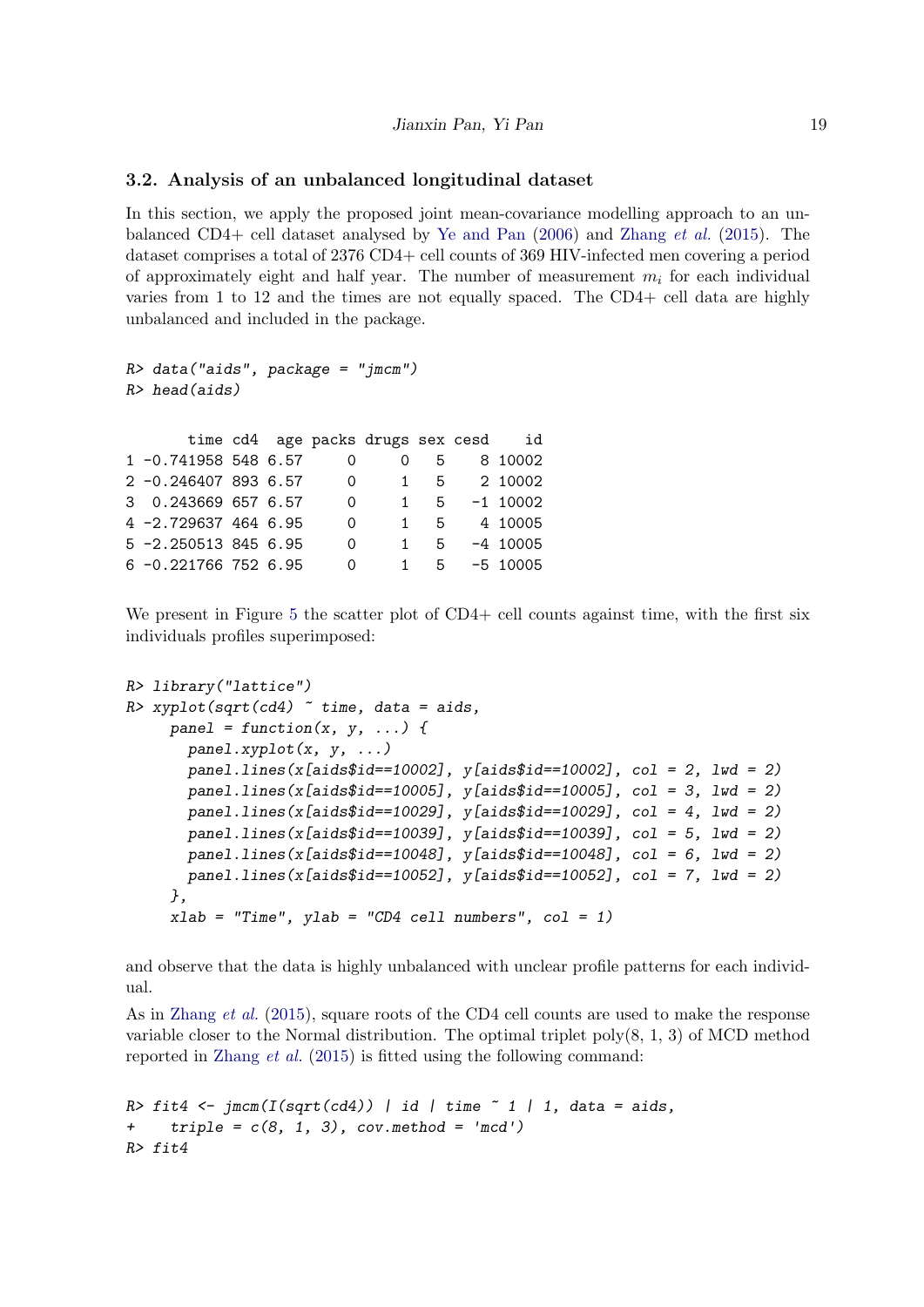

<span id="page-19-0"></span>Figure 5: Scatter plot of CD4+ cell counts against time, with the first six individuals profiles superimposed.

```
Joint mean-covariance model based on MCD ['jmcmMod']
Formula: I(sqrt(cd)) | id | time " 1 | 1Poly: c(8, 1, 3)
Data: aids
logLik: -4979.193
BIC: 27.2278
Mean Parameters:
[1] 29.217447 -4.100596 -1.279396 1.073685 0.195578 -0.166439
[7] -0.001842 0.009407 -0.001020
Innovation Variance Parameters:
[1] 3.2646 -0.0886
Autoregressive Parameters:
[1] 0.67990 -0.57684 0.17741 -0.01815
```
Here the CD4 data is again re-analysed with MCD based joint mean-covariance model using time as the main covariates and values of  $\hat{l}_{max} = -4979.193$  and smaller BIC = 27.2278 are obtained. Note that jmcm function do allow adding other covariates in the mean model and innovation variance model. For instance, the linear formula part of jmcm function in this example can be replaced by  $I(sqrt(cd))$  | id | time  $\tilde{ }$  age | age + packs, which in turn generates the new vectors of covariates for the mean and innovation variance with the following form

$$
x_{ij} = (1, t_{ij}, t_{ij}^2, \cdots, t_{ij}^p, age)^{\top},
$$
  
\n
$$
z_{ij} = (1, t_{ij}, t_{ij}^2, \cdots, t_{ij}^d, age, packs)^{\top}.
$$

The joint mean-covariance model based on ACD and HPC approaches can also be fitted with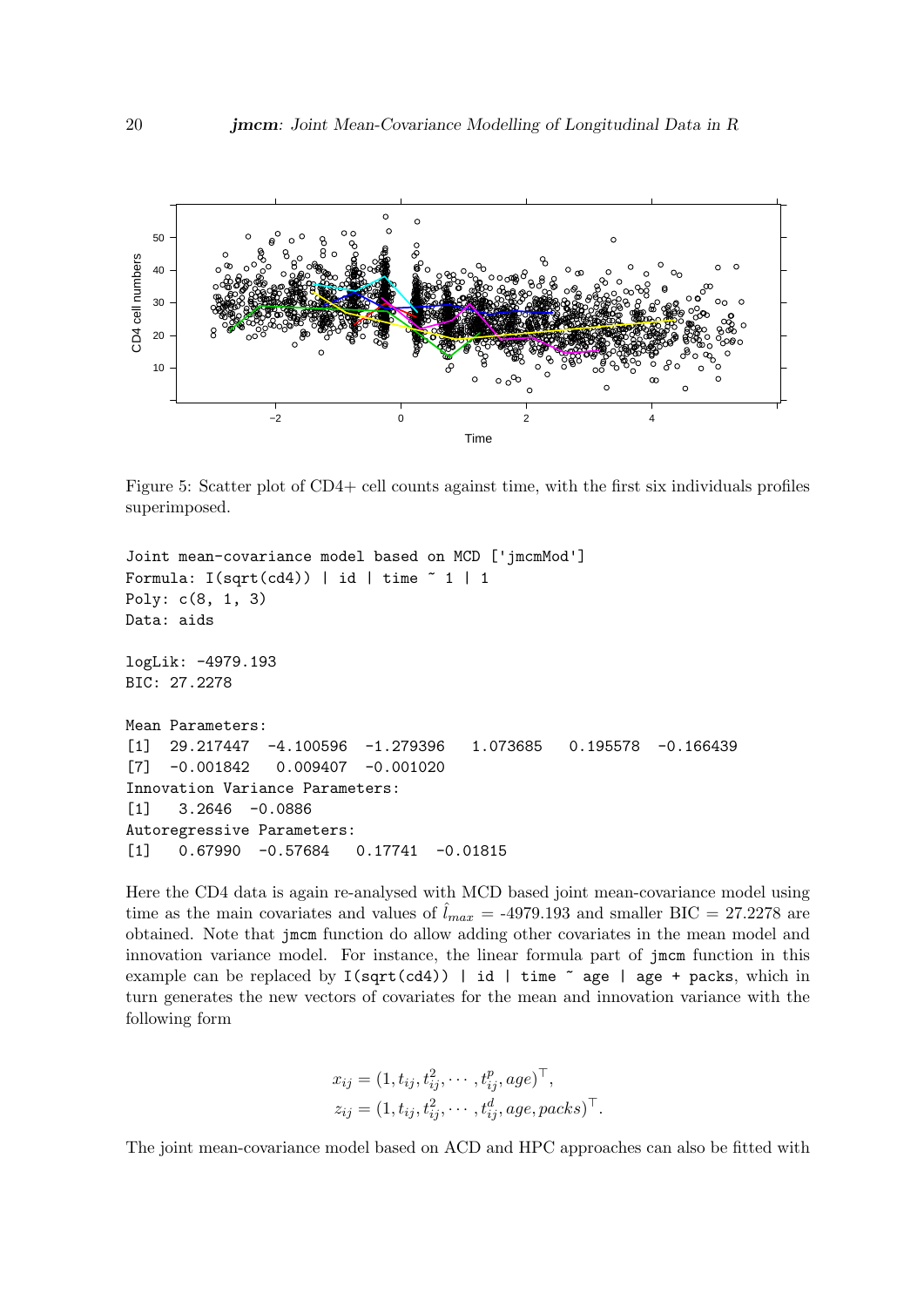other covariate in a similar way, and currently the fitted models can be compared with other model fittings using the value of log likelihood and BIC.

Since CD4+ cell data are unbalanced, sample covariance matrix cannot be obtained and using instruction regressogram() with the model fitting result will simply lead to an error message. Instead we produced fitted curves and its 95% confidence interval based on bootstrap using the following function:

#### R> bootcurve(fit4, nboot = 1000)

where number of bootstrap replications can be specified by option nboot and there are 1000 bootstrap samples in this example. Figure [6](#page-20-0) shows the fitted curve of the mean, log innovation variance, autoregressive coefficient and their corresponding 95% confidence intervals. From Figure [6,](#page-20-0) we also observed the monotone-decreasing relationship of fitted log innovation variance with the time, and a curvature pattern of fitted autoregressive coefficient with the time lag.



<span id="page-20-0"></span>Figure 6: CD4 cell data. MCD model fits based on the triple  $poly(8,1,3)$ . Fitted curves of the mean against time (top), the log innovation variance against time (left) and the autoregressive coefficient against lag (right): - - - - - -, 95% confidence intervals.

The same triple  $poly(8,1,3)$  is used in joint mean-covariance model fitting based on ACD for aids data, and we clearly see that ACD method produces a larger likelihood  $\hat{l}_{max} = -4927.492$ and a smaller BIC-value 26.9476.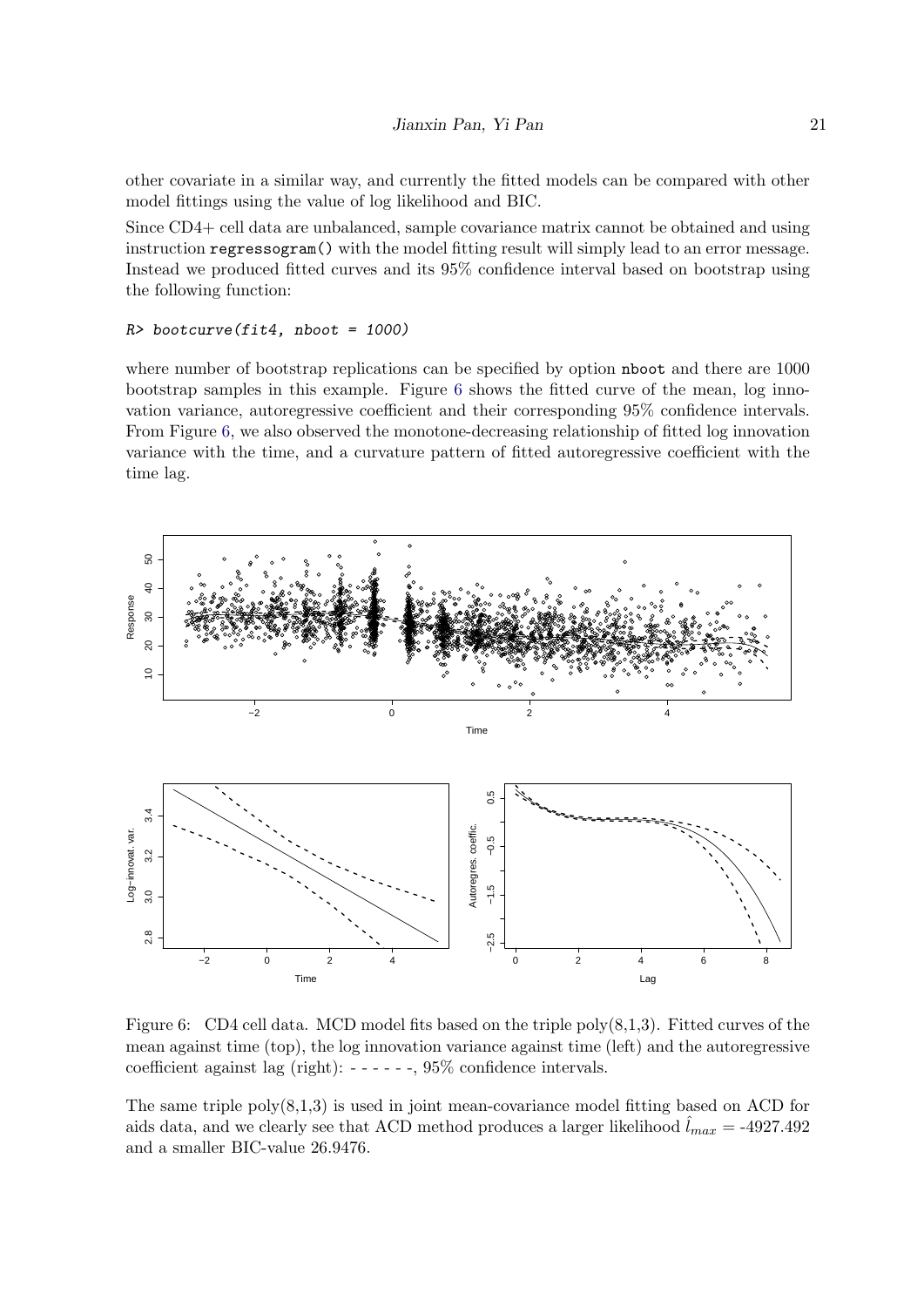```
R> fit5 <- \text{imcm}(I(\text{sqrt}(cd4)) | id | \text{time} ~ 1 | 1, data = aids,
+ triple = c(8, 1, 3), cov.method = 'acd')R> fit5
Joint mean-covariance model based on ACD ['jmcmMod']
Formula: I(sqrt(cd)) | id | time " 1 | 1Poly: c(8, 1, 3)
Data: aids
logLik: -4927.492
BIC: 26.9476
Mean Parameters:
[1] 29.0395978 -4.0577291 -1.0767686 0.9747427 0.1479554 -0.1416514
[7] -0.0002373 0.0076762 -0.0008416
Innovation Variance Parameters:
[1] 3.2441 -0.1163
Moving Average Parameters:
[1] 0.580633 -0.151159 0.056772 -0.006433
```
Fitted curves for ACD can be produced by the same command:

 $R$ > bootcurve(fit5, nboot = 1000)

From Figure [7,](#page-22-0) again we observed the monotone-decreasing relationship of fitted log innovation variance with the time, and a curvature pattern of fitted moving average coefficient with the time lag.

When the optimal triplet poly(8, 1, 1) of HPC approach reported in [Zhang](#page-26-0) *et al.* [\(2015\)](#page-26-0) is fitted, the optimal BIC-value turns out to be 26.7268, and  $l_{max} = -4892.68$ , producing the best model among the three proposed covariance and correlation structure modelling methods.

```
R> fit6 <- jmcm(I(sqrt(cd4)) | id | time \tilde{ } 1 | 1, data = aids,
+ triple = c(8, 1, 1), cov.method = 'hpc')R> fit6
Joint mean-covariance model based on HPC ['jmcmMod']
Formula: I(sqrt(cd)) | id | time " 1 | 1Poly: c(8, 1, 1)
Data: aids
logLik: -4892.68
BIC: 26.7268
Mean Parameters:
[1] 29.0352214 -4.1553878 -0.9452119 0.9969254 0.1066325 -0.1394301
[7] 0.0026802 0.0072015 -0.0008294
Variance Parameters:
```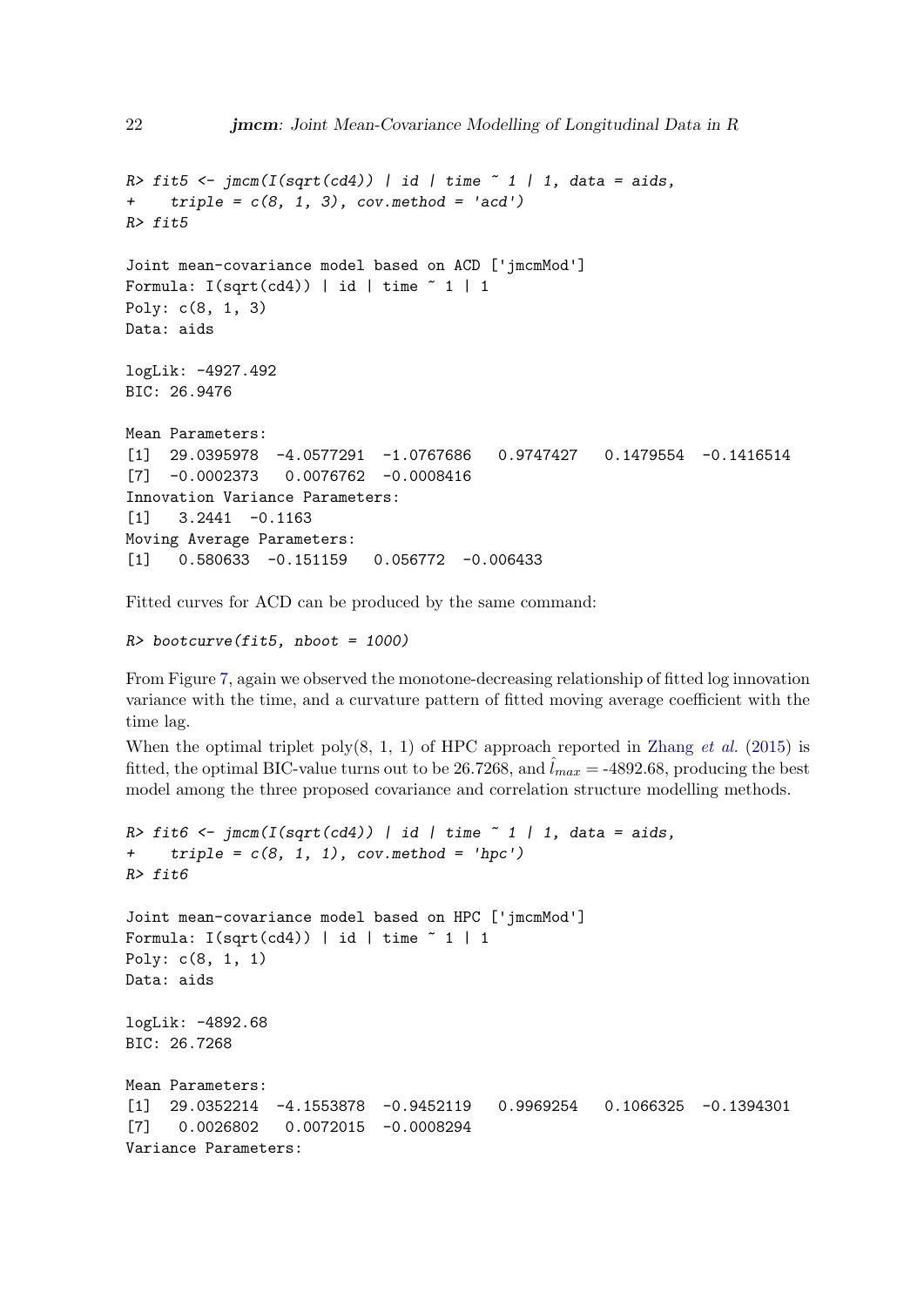

<span id="page-22-0"></span>Figure 7: CD4 cell data. ACD model fits based on the triple poly(8,1,3). Fitted curves of the mean against time (top), the log innovation variance against time (left) and the moving average coefficient against lag (right): - - - - - -, 95% confidence intervals.

[1] 3.64089 0.03252 Angle Parameters: [1] 1.06980 0.05357

Similarly, model fitting can be checked by plot the fitted curves using

```
R> bootcurve(fit6, nboot = 1000)
```
and from Figure [8,](#page-23-0) we observe the monotone increasing relationship of fitted log variance with the time, and fitted angles with the time lag.

We also compared the MCD, ACD and HPC based joint mean-covariance models on the CD4+ cell data in Table [2.](#page-24-10) We find that HPC-based model proves better model fitting in most cases with a larger value in log likelihood and smaller BIC when compared to MCD and ACD based models at the cost of a much longer execution time, ACD based model slightly outperforms compared to MCD, and MCD based model again provides the most time-efficient model fitting.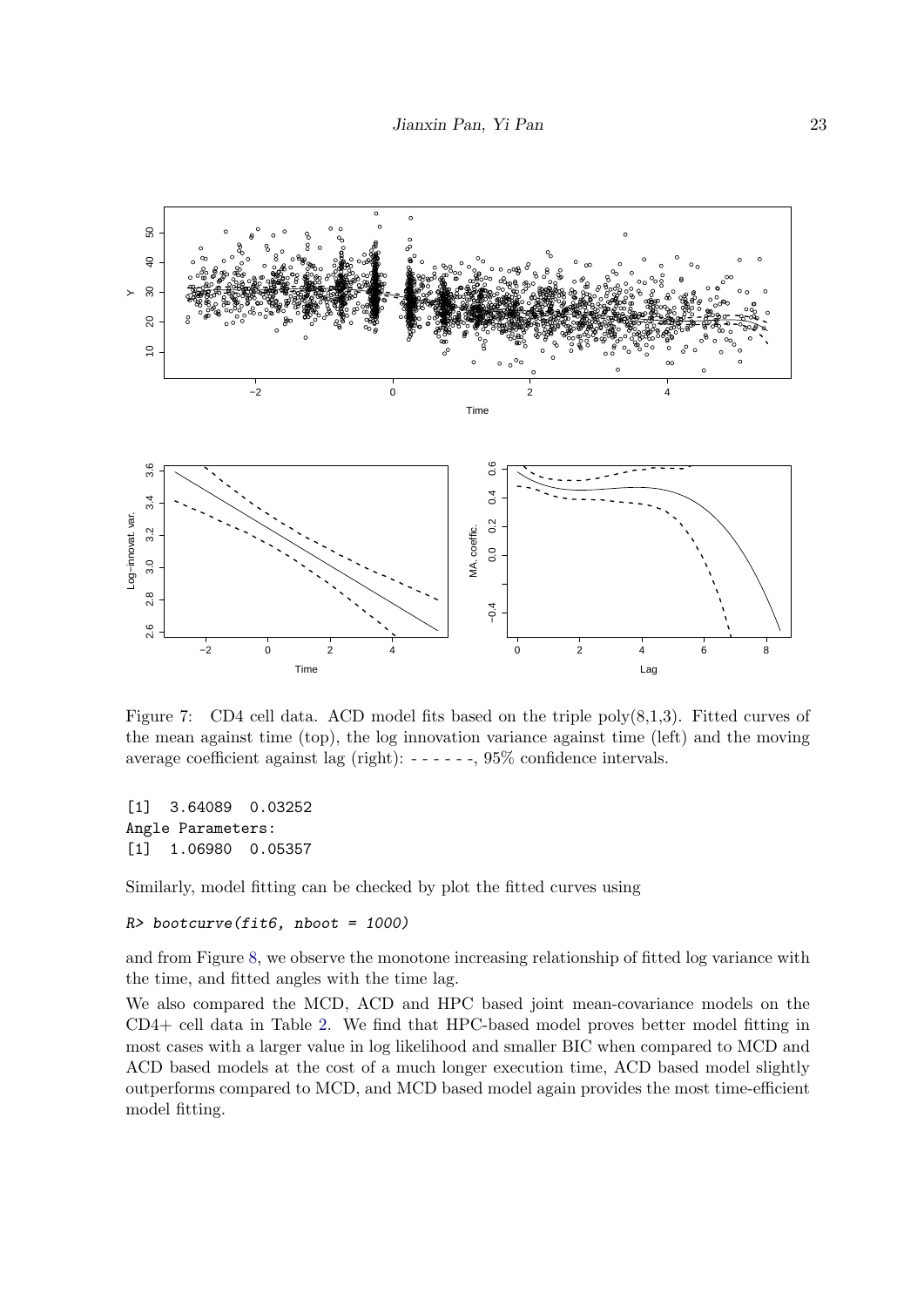

<span id="page-23-0"></span>Figure 8: CD4 cell data. HPC model fits based on the triple  $poly(8,1,1)$ . Fitted curves of the mean against time (top), the log variance against time (left) and the angle against lag (right):  $----$ ,  $95\%$  confidence intervals.

# 4. Conclusion

In this article, we have illustrated the capabilities of package **jmcm** for the joint meancovariance modelling of both balanced and unbalanced longitudinal data using three popular covariance and correlation structure modelling approaches. In particular, we provide: functions for estimation of MCD, ACD and HPC based joint mean-covariance models, devices for displaying regressograms and fitted model curves. By using these models, the estimated covariance and correlation are guaranteed to be positive (semi)definite and the estimation of high-dimensional covariance and correlation matrix is reduced to solving a series of regression problems. The likelihood-based estimation procedure permits extensions such as regularization-based model selection, so that the package can be compared with other likelihood-based R packages.

However, the package is currently limited to handle longitudinal data with a multivariate Gaussian distribution. It is worthwhile to develop methods further that are robust with non-Normally distributed data by introducing the Cholesky-based covariance structure modelling methods to GEE model and/or Gaussian copula model. We plan to update the package jmcm on a regular basis with new statistical procedures available for joint mean-covariance modelling approach.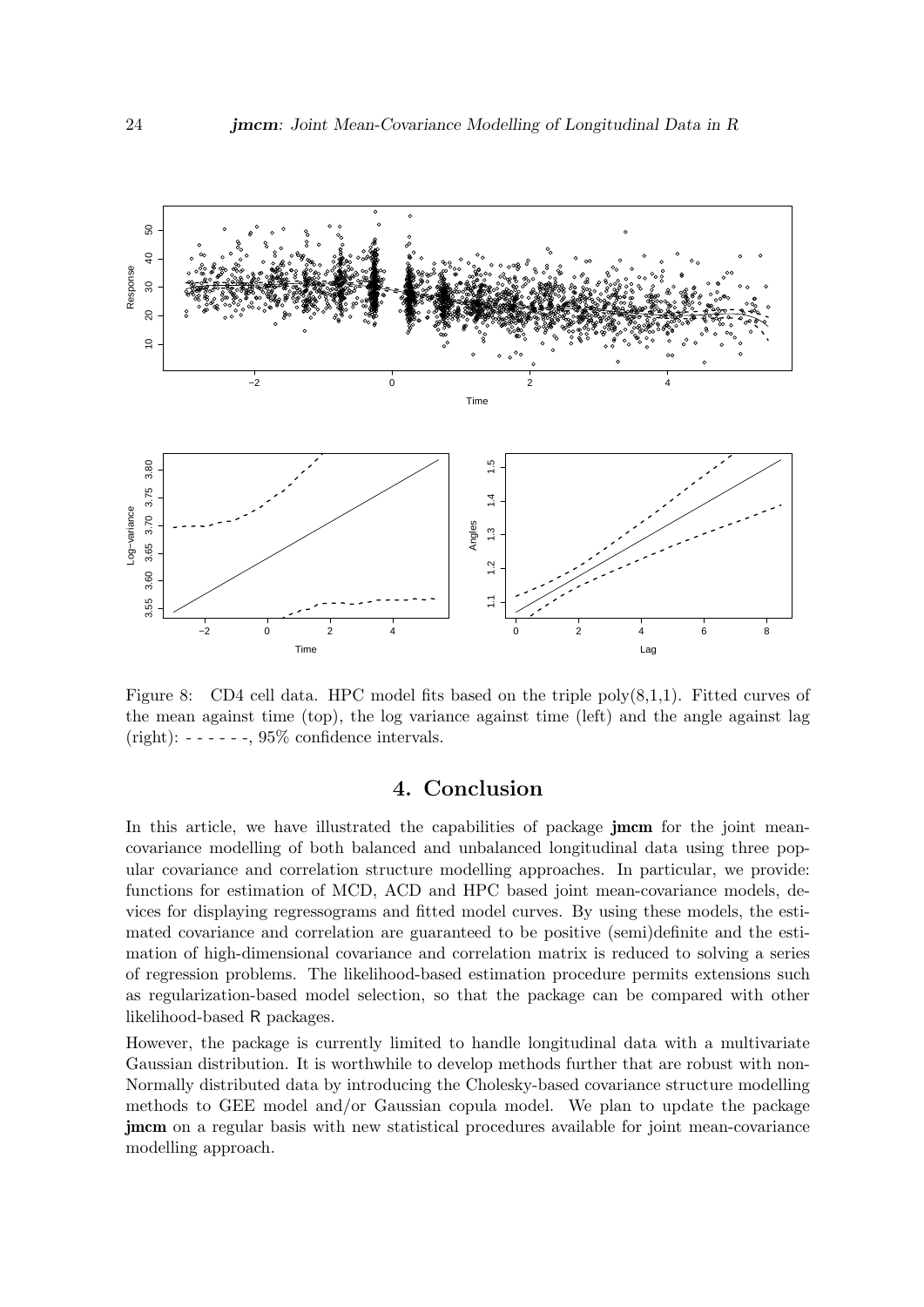| (p,d,q)   | No. of | $\rm MCD$   |         |      | ACD         |         |        | HPC         |         |        |
|-----------|--------|-------------|---------|------|-------------|---------|--------|-------------|---------|--------|
|           | parms. | $_{tmax}$   | BIC     | Time | $_{tmax}$   | BIC     | Time   | $_{tmax}$   | BIC     | Time   |
| (8,1,1)   | 13     | $-5008.753$ | 27.3560 | 2.11 | $-4928.924$ | 26.9233 | 37.28  | $-4892.680$ | 26.7268 | 134.64 |
| (8,1,3)   | 15     | $-4979.193$ | 27.2278 | 2.80 | $-4927.492$ | 26.9476 | 39.72  | -4890.396   | 26.7465 | 112.79 |
| (6,1,1)   | 11     | $-5018.470$ | 27.3766 | 1.88 | -4937.227   | 26.9362 | 25.06  | $-4902.175$ | 26.7463 | 79.32  |
| (3,3,3)   | 12     | $-5006.176$ | 27.3260 | 3.22 | $-4951.234$ | 27.0282 | 40.57  | $-4919.522$ | 26.8563 | 120.88 |
| (4,4,3)   | 14     | $-4995.509$ | 27.3002 | 3.36 | $-4934.265$ | 26.9682 | 56.34  | $-4902.100$ | 26.7939 | 177.25 |
| (8,3,3)   | 17     | $-4974.683$ | 27.2354 | 3.31 | -4919.700   | 26.9374 | 58.68  | -4886.337   | 26.7565 | 155.85 |
| (8,7,4)   | 22     | $-4971.712$ | 27.2994 | 7.16 | -4914.223   | 26.9878 | 270.25 | -4881.736   | 26.8117 | 763.83 |
| (9,1,3)   | 16     | $-4974.104$ | 27.2162 | 3.00 | $-4918.684$ | 26.9158 | 63.18  | $-4881.266$ | 26.7130 | 120.09 |
| (9,4,3)   | 19     | $-4970.209$ | 27.2432 | 5.06 | $-4909.363$ | 26.9134 | 66.25  | $-4875.877$ | 26.7319 | 212.51 |
| (9, 8, 5) | 25     | $-4962.655$ | 27.2983 | 7.70 | $-4901.841$ | 26.9687 | 221.10 | $-4871.577$ | 26.8047 | 662.64 |

<span id="page-24-10"></span>Table 2: CD4 cell data. Comparison of MCD, ACD and HPC with different triples.

# Acknowledgements

We would like to thank the Editors and two anonymous reviewers for their constructive comments and helpful suggestions.

# References

- <span id="page-24-3"></span>Bates D, Mächler M, Bolker B, Walker S (2015). "Fitting Linear Mixed-Effects Models Using lme4." Journal of Statistical Software,  $67(1)$ ,  $1-48$ . [doi:10.18637/jss.v067.i01](http://dx.doi.org/10.18637/jss.v067.i01).
- <span id="page-24-4"></span>Carey V, Lumley T, Ripley B (2015). gee: Generalized Estimation Equation Solver. R package version 4.13-19, URL <http://CRAN.R-project.org/package=gee>.
- <span id="page-24-1"></span>Chen Z, Dunson DB (2003). "Random Effects Selection in Linear Mixed Models." Biometrics, 59(4), 762–769. doi:10.1111/j.0006–341X.2003.00089.x.
- <span id="page-24-9"></span>Dellaportas P, Pourahmadi M (2012). "Cholesky-GARCH Models with Applications to Finance." Statistics and Computing, 22(4), 849–855. [doi:10.1007/s11222-011-9251-2](http://dx.doi.org/10.1007/s11222-011-9251-2).
- <span id="page-24-0"></span>Diggle PJ, Verbyla AP (1998). "Nonparametric Estimation of Covariance Structure in Longitudinal Data." Biometrics, pp. 401–415. [doi:10.2307/3109751](http://dx.doi.org/10.2307/3109751).
- <span id="page-24-7"></span>Eddelbuettel D (2013). Seamless R and  $C++$  Integration with  $Rcpp$ . Springer-Verlag, New York.
- <span id="page-24-6"></span>Eddelbuettel D, François R (2011). "Repp: Seamless R and  $C_{++}$  Integration." *Journal of* Statistical Software, 40(8), 1–18. [doi:10.18637/jss.v040.i08](http://dx.doi.org/10.18637/jss.v040.i08).
- <span id="page-24-8"></span>Eddelbuettel D, Sanderson C (2014). "RcppArmadillo: Accelerating R with High-Performance C++ Linear Algebra." Computational Statistics & Data Analysis, 71, 1054–1063. [doi:](http://dx.doi.org/10.1016/j.csda.2013.02.005) [10.1016/j.csda.2013.02.005](http://dx.doi.org/10.1016/j.csda.2013.02.005).
- <span id="page-24-2"></span>Fan J, Liao Y, Liu H (2016). "An Overview of the Estimation of Large Covariance and Precision Matrices." The Econometrics Journal,  $19(1)$ , C1–C32. [doi:10.1111/ectj.12061](http://dx.doi.org/10.1111/ectj.12061).
- <span id="page-24-5"></span>Halekoh U, Højsgaard S, Yan J (2006). "The R Package geepack for Generalized Estimating Equations." Journal of Statistical Software,  $15(2)$ , 1–11. [doi:10.18637/jss.v015.i02](http://dx.doi.org/10.18637/jss.v015.i02).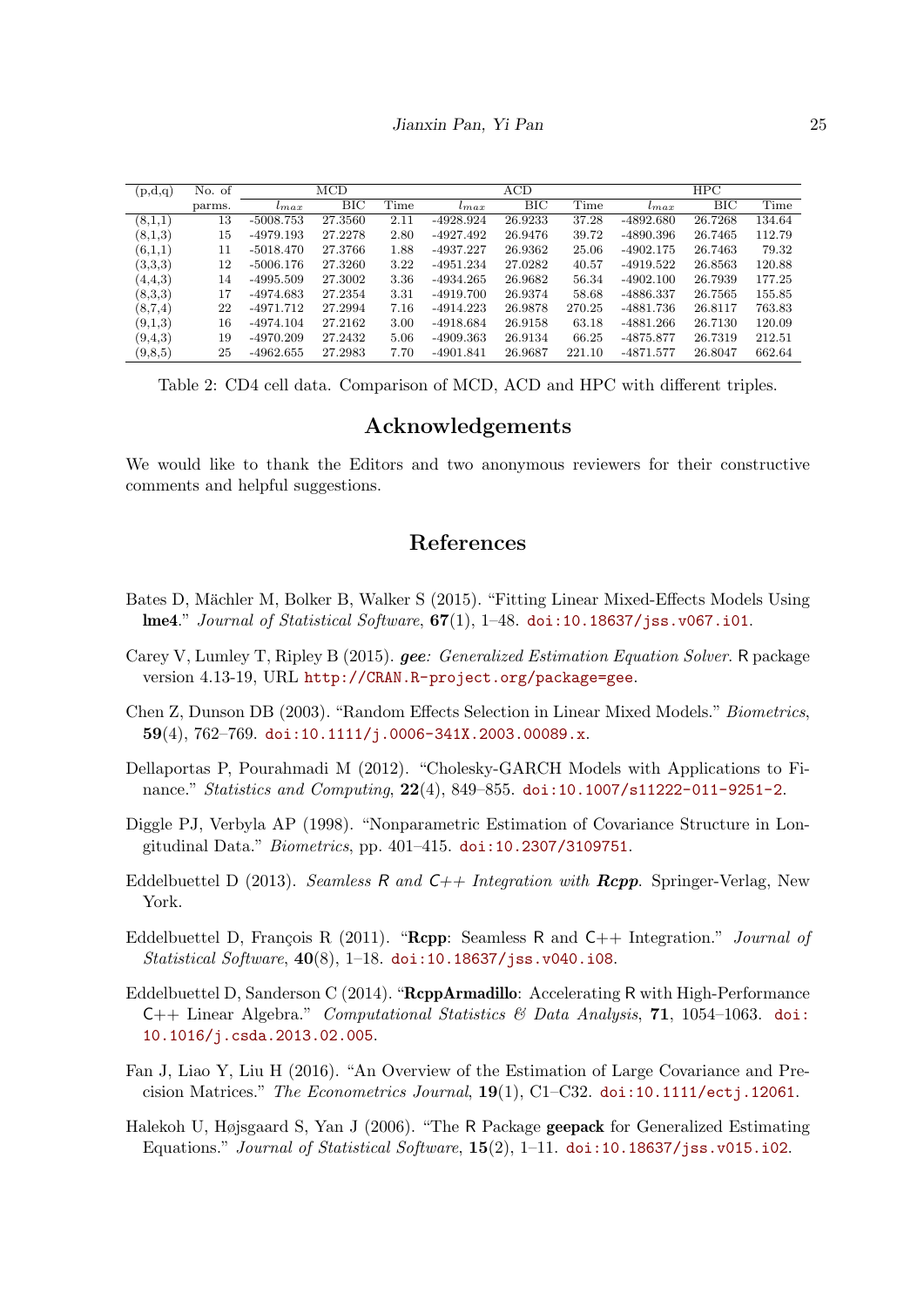- <span id="page-25-13"></span>Kenward MG (1987). "A Method for Comparing Profiles of Repeated Measurements." Applied Statistics, pp. 296–308. [doi:10.2307/2347788](http://dx.doi.org/10.2307/2347788).
- <span id="page-25-5"></span>Liang KY, Zeger SL (1986). "Longitudinal Data Analysis Using Generalized Linear Models."  $Biometrika, 73(1), 13-22.$  [doi:10.2307/2336267](http://dx.doi.org/10.2307/2336267).
- <span id="page-25-10"></span>Maadooliat M, Pourahmadi M, Huang JZ (2013). "Robust Estimation of the Correlation Matrix of Longitudinal Data." Statistics and Computing, 23(1), 17–28. [doi:10.1007/](http://dx.doi.org/10.1007/s11222-011-9284-6) [s11222-011-9284-6](http://dx.doi.org/10.1007/s11222-011-9284-6).
- <span id="page-25-6"></span>Masarotto G, Varin C, et al. (2012). "Gaussian Copula Marginal Regression." Electronic Journal of Statistics, 6, 1517–1549. [doi:10.1214/12-ejs721](http://dx.doi.org/10.1214/12-ejs721).
- <span id="page-25-1"></span>Pan J, Mackenzie G (2003). "On Modelling Mean-Covariance Structures in Longitudinal Studies." Biometrika, 90(1), 239–244. [doi:10.1093/biomet/90.1.239](http://dx.doi.org/10.1093/biomet/90.1.239).
- <span id="page-25-14"></span>Pan J, MacKenzie G (2006). "Regression Models for Covariance Structures in Longitudinal Studies." Statistical Modelling, 6(1), 43-57. [doi:10.1191/1471082X06st105oa](http://dx.doi.org/10.1191/1471082X06st105oa).
- <span id="page-25-15"></span>Pan J, MacKenzie G (2007). "Modelling Conditional Covariance in the Linear Mixed Model." Statistical Modelling, 7(1), 49–71. [doi:10.1177/1471082X0600700104](http://dx.doi.org/10.1177/1471082X0600700104).
- <span id="page-25-12"></span>Pedeli X, Fokianos K, Pourahmadi M (2015). "Two Cholesky-log-GARCH Models for Multivariate Volatilities." Statistical Modelling, 15(3), 233–255. [doi:10.1177/](http://dx.doi.org/10.1177/1471082X14551246) [1471082X14551246](http://dx.doi.org/10.1177/1471082X14551246).
- <span id="page-25-4"></span>Pinheiro J, Bates D, DebRoy S, Sarkar D, R Core Team (2015). nlme: Linear and Nonlinear Mixed Effects Models. R package version 3.1-122, URL [http://CRAN.R-project.org/](http://CRAN.R-project.org/package=nlme) [package=nlme](http://CRAN.R-project.org/package=nlme).
- <span id="page-25-9"></span>Pinheiro JC, Bates DM (1996). "Unconstrained Parametrizations for Variance-Covariance Matrices." *Statistics and Computing*, 6(3), 289–296. [doi:10.1007/BF00140873](http://dx.doi.org/10.1007/BF00140873).
- <span id="page-25-0"></span>Pourahmadi M (1999). "Joint Mean-Covariance Models with Applications to Longitudinal Data: Unconstrained Parameterisation." Biometrika, 86(3), 677–690. [doi:10.1093/](http://dx.doi.org/10.1093/biomet/86.3.677) [biomet/86.3.677](http://dx.doi.org/10.1093/biomet/86.3.677).
- <span id="page-25-2"></span>Pourahmadi M (2007). "Cholesky Decompositions and Estimation of a Covariance Matrix: Orthogonality of Variance–Correlation Parameters." Biometrika, 94(4), 1006–1013. [doi:](http://dx.doi.org/10.1093/biomet/asm073) [10.1093/biomet/asm073](http://dx.doi.org/10.1093/biomet/asm073).
- <span id="page-25-8"></span>Pourahmadi M (2013). High-Dimensional Covariance Estimation: With High-Dimensional Data. John Wiley & Sons.
- <span id="page-25-7"></span>Press WH, Teukolsky SA, Vetterling WT, Flannery BP (2007). Numerical Recipes: the Art of Scientific Computing, Third Edition  $(C++)$ , volume 994. Cambridge University Press.
- <span id="page-25-11"></span>Rapisarda F, Brigo D, Mercurio F (2007). "Parameterizing Correlations: A Geometric Interpretation." IMA Journal of Management Mathematics, 18(1), 55–73. [doi:](http://dx.doi.org/10.1093/imaman/dpl010) [10.1093/imaman/dpl010](http://dx.doi.org/10.1093/imaman/dpl010).
- <span id="page-25-3"></span>R Core Team (2015). R: A Language and Environment for Statistical Computing. R Foundation for Statistical Computing, Vienna, Austria. URL <https://www.R-project.org/>.